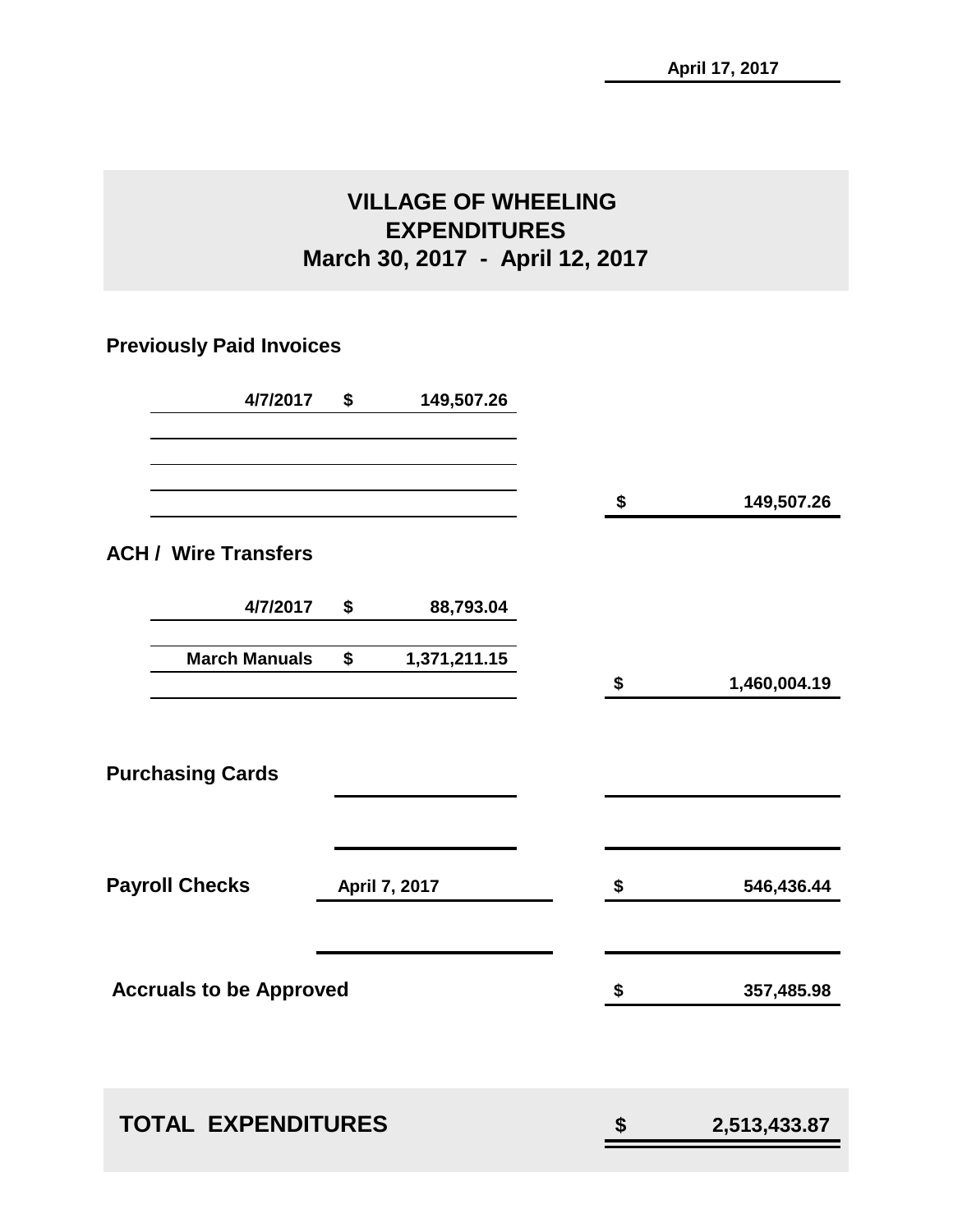SELECTION CRITERIA: ALL

SUNGARD PENTAMATION PAGE NUMBER: 1VILLAGE OF WHEELING **ACCTPA51** TIME: 10:14:56 CASH REQUIREMENTS - CHECK FORMAT - DUE DATE: 04/07/2017

ACCOUNTING PERIOD: 4/17

| VENDOR                                        | <b>ORGANIZATION</b> | <b>ACCOUNT</b> | PURCHASE OR          | INVOICE            | <b>AMOUNT</b>                       | DESCRIPTION                               |
|-----------------------------------------------|---------------------|----------------|----------------------|--------------------|-------------------------------------|-------------------------------------------|
| 9372<br>AMF BOWLING CENTERS INC               | 2100                | 5228           | 17000737             | 5282               | 275.31                              | PACT CAMP EVENT                           |
| TOTAL CHECK                                   |                     |                |                      |                    | 275.31                              |                                           |
| 6255<br>AT&T MOBILITY                         | 1600                | 5239           | 17000740             |                    | 305.82                              | CELLULAR SERVICES-MAR                     |
| TOTAL CHECK                                   |                     |                |                      |                    | 305.82                              |                                           |
| 296<br>BAXTER & WOODMAN INC<br>TOTAL CHECK    | 11<br>3500          | 5206<br>5206   | 17000712<br>16000380 | 0191514<br>0191515 | 1,700.00<br>8,504.11<br>10,204.11   | BRIDGE INSPECTION<br>IL 68/COMMUNITY BLVD |
| 3006<br>CHRISTOPHER B BURKE ENGINEER          | 4510                | 5206           | 16001160             | 134960             | 10,624.00                           | BUFFALO CREEK STUDY                       |
| TOTAL CHECK                                   |                     |                |                      |                    | 10,624.00                           |                                           |
| 10361<br>CALIFORNIA CLOSETS                   | 40                  | 2207           |                      |                    | 78.22                               | WATER BILL REFUND                         |
| TOTAL CHECK                                   |                     |                |                      |                    | 78.22                               |                                           |
| 6560<br>CAMIC JOHNSON, LTD<br>TOTAL CHECK     | 1900<br>1900        | 5218<br>5218   | 17000680<br>17000679 | 144<br>145         | 1,575.00<br>1,575.00<br>3,150.00    | ADMIN HEARING-JAN.<br>ADMIN HEARING-FEB.  |
| 8751<br>CIORBA GROUP INC                      | 4510                | 5223           | 16001577             | 0022999            | 9,770.35                            | WHEELING RD DRAINAGE                      |
| TOTAL CHECK                                   |                     |                |                      |                    | 9,770.35                            |                                           |
| 6697<br>CIVILTECH ENGINEERING INC             | 3410                | 5223           | 15002817             | 45240              | 38, 132. 33                         | <b>DUNDEE LIGHTING</b>                    |
| TOTAL CHECK                                   |                     |                |                      |                    | 38, 132. 33                         |                                           |
| 10359<br>FIFTH THIRD BANK                     | 40                  | 2207           |                      |                    | 829.90                              | WATER BILL REFUND                         |
| TOTAL CHECK                                   |                     |                |                      |                    | 829.90                              |                                           |
| 10008<br>GAS DEPOT INC                        | 01                  | 1551           | 17000669             | 40461/40465        | 12,793.94                           | FUEL FOR FLEET                            |
| TOTAL CHECK                                   |                     |                |                      |                    | 12,793.94                           |                                           |
| 6024<br>HAEGER ENGINEERING LLC<br>TOTAL CHECK | 4330<br>3410        | 5206<br>5223   | 16000799<br>17000457 | 79594<br>79595     | 10,000.00<br>23,600.00<br>33,600.00 | WATERMAIN PROGRAM<br>2017 MFT ST PROJECT  |
| 5360<br>HUFF & HUFF INC                       | 4330                | 5206           | 17000713             | 0734492            | 1,981.76                            | CCDD TESTING                              |
| TOTAL CHECK                                   |                     |                |                      |                    | 1,981.76                            |                                           |
| 9023<br>INTERSTATE EMERGENCY VEHICLE          | 2200                | 5310           | 17000677             | S5228              | 5,316.10                            | VEHICLE PARTS                             |
| TOTAL CHECK                                   |                     |                |                      |                    | 5,316.10                            |                                           |
| 9442<br>LAW OFFICES OF NICHOLAS J ST          | 1900                | 5218           | 17000003             |                    | 1,500.00                            | PROSECUTOR FEE-APR.                       |
| TOTAL CHECK                                   |                     |                |                      |                    | 1,500.00                            |                                           |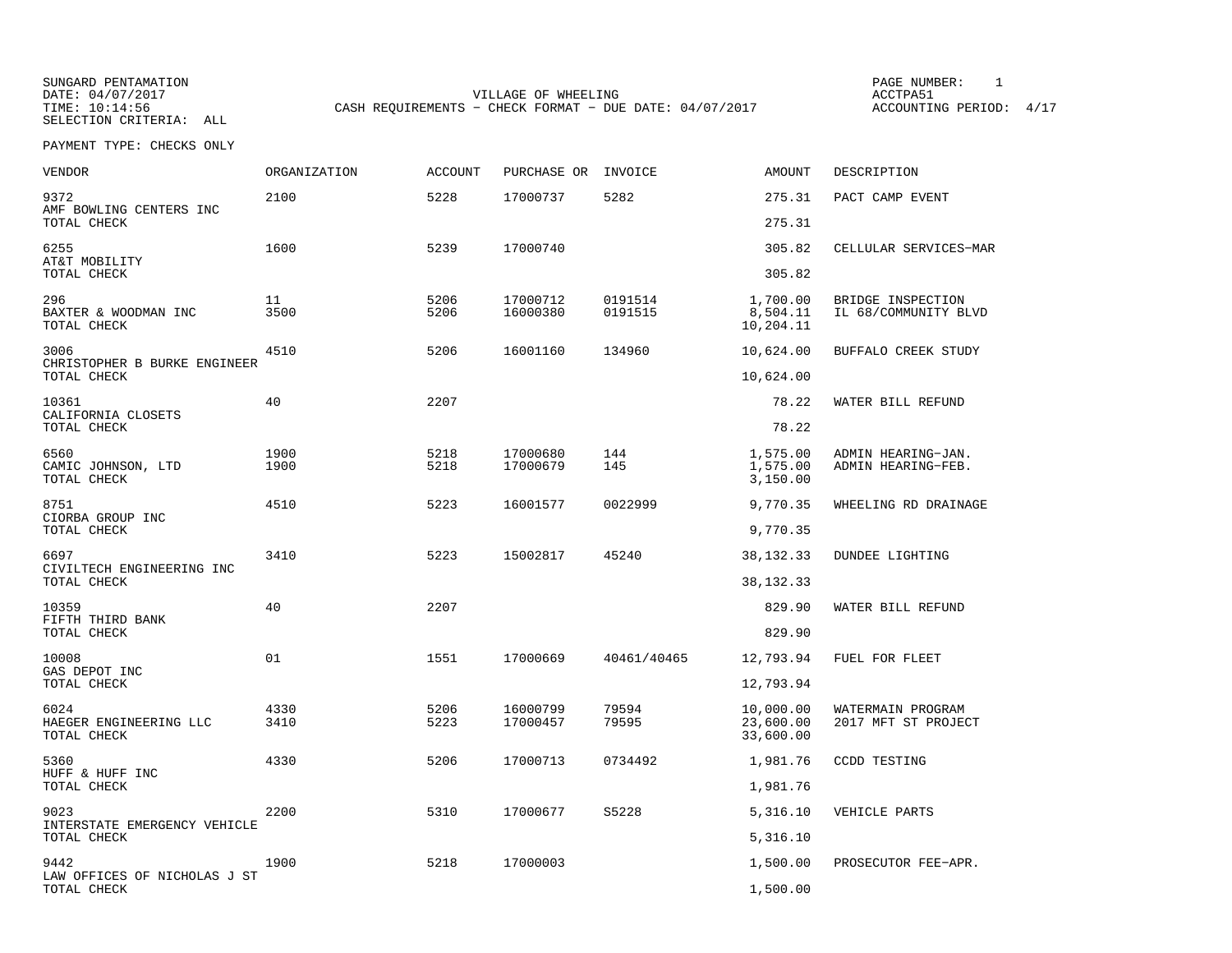SUNGARD PENTAMATION SUNGARD PENTAMATION SUNG PAGE NUMBER: 2 SELECTION CRITERIA: ALL

VILLAGE OF WHEELING **ACCTPA51** TIME: 10:14:56 CASH REQUIREMENTS - CHECK FORMAT - DUE DATE: 04/07/2017

ACCOUNTING PERIOD: 4/17

| <b>VENDOR</b>                                            | <b>ORGANIZATION</b>                                          | <b>ACCOUNT</b>                                               | PURCHASE OR INVOICE                                                                          |                    | AMOUNT                                                                   | DESCRIPTION                                                                                                                                                                      |
|----------------------------------------------------------|--------------------------------------------------------------|--------------------------------------------------------------|----------------------------------------------------------------------------------------------|--------------------|--------------------------------------------------------------------------|----------------------------------------------------------------------------------------------------------------------------------------------------------------------------------|
| 5329<br>BRUCE EDWARD LEVINE                              | 1430                                                         | 5311                                                         | 17000634                                                                                     |                    | 5,228.72                                                                 | SILK FLOWERS                                                                                                                                                                     |
| TOTAL CHECK                                              |                                                              |                                                              |                                                                                              |                    | 5,228.72                                                                 |                                                                                                                                                                                  |
| 10345<br>MANN SERVICES LLC                               | 5600                                                         | 5299                                                         | 17000681                                                                                     |                    | 1,300.00                                                                 | FOX POINT FEB. FEES                                                                                                                                                              |
| TOTAL CHECK                                              |                                                              |                                                              |                                                                                              |                    | 1,300.00                                                                 |                                                                                                                                                                                  |
| 5927<br>NICOR GAS<br>TOTAL CHECK                         | 1170<br>4100<br>4200                                         | 5209<br>5209<br>5209                                         | 17000738<br>17000738<br>17000738                                                             |                    | 212.15<br>615.12<br>208.56<br>1,035.83                                   | MARCH GAS SERVICE<br>MARCH GAS SERVICE<br>MARCH GAS SERVICE                                                                                                                      |
| 5495                                                     | 50                                                           | 2138                                                         |                                                                                              |                    | 157.00                                                                   | DED:191 MISC DEDUC                                                                                                                                                               |
| OFFICE OF CHAPTER 13 TRUSTEE<br>TOTAL CHECK              |                                                              |                                                              |                                                                                              |                    | 157.00                                                                   |                                                                                                                                                                                  |
| 10351<br><b>JASON PERRY</b>                              | 40                                                           | 2207                                                         |                                                                                              |                    | 3.32                                                                     | WATER BILL REFUND                                                                                                                                                                |
| TOTAL CHECK                                              |                                                              |                                                              |                                                                                              |                    | 3.32                                                                     |                                                                                                                                                                                  |
| 2288<br>THE SALEM GROUP                                  | 1400                                                         | 5103                                                         | 17000710                                                                                     |                    | 1,256.37                                                                 | TEMP ENG CLERK                                                                                                                                                                   |
| TOTAL CHECK                                              |                                                              |                                                              |                                                                                              |                    | 1,256.37                                                                 |                                                                                                                                                                                  |
| 2291<br>SAM'S CLUB DIRECT                                | 2200<br>1320<br>2200<br>2100<br>2100<br>2100<br>2100<br>1320 | 5105<br>5317<br>5311<br>5105<br>5317<br>5105<br>5317<br>5317 | 17000516<br>17000556<br>17000621<br>17000686<br>17000686<br>17000729<br>17000729<br>17000742 |                    | 78.36<br>29.64<br>777.23<br>83.74<br>164.58<br>65.83<br>173.60<br>192.91 | DISASTER DRILL TRAINING<br>OPERATIONAL EXPENSES<br>CLEANING SUPPLIES<br>MEETING SUPPLIES<br><b>EVIDENCE SUPPLIES</b><br>MEETING SUPPLIES<br>EVIDENCE SUPPLIES<br>COFFEE/BAGS/TEA |
| TOTAL CHECK                                              |                                                              |                                                              |                                                                                              |                    | 1,565.89                                                                 |                                                                                                                                                                                  |
| 2334<br>SECRETARY OF STATE                               | 4200                                                         | 5310                                                         | 17000708                                                                                     |                    | 95.00                                                                    | DUPLICATE TITLE FEE                                                                                                                                                              |
| TOTAL CHECK                                              |                                                              |                                                              |                                                                                              |                    | 95.00                                                                    |                                                                                                                                                                                  |
| 10352<br>NARUSHI TAKAMATSU                               | 40                                                           | 2207                                                         |                                                                                              |                    | 71.89                                                                    | WATER BILL REFUND                                                                                                                                                                |
| TOTAL CHECK                                              |                                                              |                                                              |                                                                                              |                    | 71.89                                                                    |                                                                                                                                                                                  |
| 10347<br>ROBERT & ELIZABETH TORP                         | 40                                                           | 2207                                                         |                                                                                              |                    | 11.91                                                                    | WATER BILL REFUND                                                                                                                                                                |
| TOTAL CHECK                                              |                                                              |                                                              |                                                                                              |                    | 11.91                                                                    |                                                                                                                                                                                  |
| 9434<br>XEROX GOVERNMENT SYSTEMS LLC 2200<br>TOTAL CHECK | 01                                                           | 1501<br>5207                                                 | 17000678<br>17000678                                                                         | 1353350<br>1353350 | 3,395.00<br>6,790.00<br>10,185.00                                        | 2017 FH SUPPORT RENEWAL<br>2017 FH SUPPORT RENEWAL                                                                                                                               |
| 10358<br>JIAXING XUE                                     | 40                                                           | 2207                                                         |                                                                                              |                    | 34.49                                                                    | WATER BILL REFUND                                                                                                                                                                |
| TOTAL CHECK                                              |                                                              |                                                              |                                                                                              |                    | 34.49                                                                    |                                                                                                                                                                                  |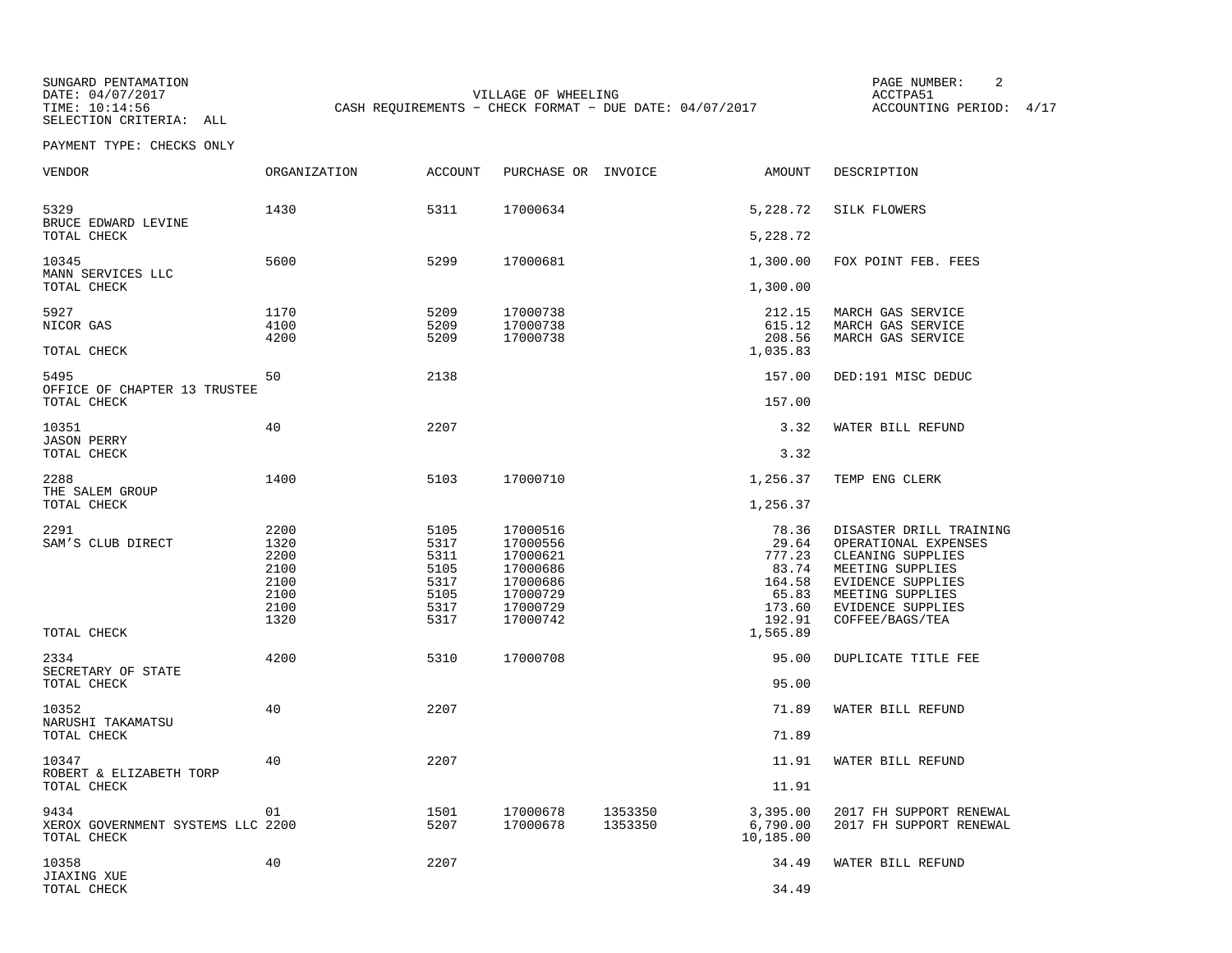| SUNGARD PENTAMATION<br>DATE: 04/07/2017<br>TIME: 10:14:56<br>SELECTION CRITERIA: ALL                      |              |         | VILLAGE OF WHEELING<br>CASH REOUIREMENTS - CHECK FORMAT - DUE DATE: $04/07/2017$ |                   | PAGE NUMBER:<br>ACCTPA51<br>ACCOUNTING PERIOD: 4/17 |  |
|-----------------------------------------------------------------------------------------------------------|--------------|---------|----------------------------------------------------------------------------------|-------------------|-----------------------------------------------------|--|
| PAYMENT TYPE: CHECKS ONLY                                                                                 |              |         |                                                                                  |                   |                                                     |  |
| VENDOR                                                                                                    | ORGANIZATION | ACCOUNT | PURCHASE OR INVOICE                                                              | AMOUNT            | DESCRIPTION                                         |  |
| TOTAL CASHABLE CHECKS<br>TOTAL EFT VOUCHERS                                                               |              |         |                                                                                  | 149,507.26<br>.00 |                                                     |  |
| TOTAL REPORT<br>TOTAL NUMBER OF CHECKS TO BE ISSUED - 26<br>TOTAL NUMBER OF EFT VOUCHERS TO BE ISSUED - 0 |              |         |                                                                                  | 149,507.26        |                                                     |  |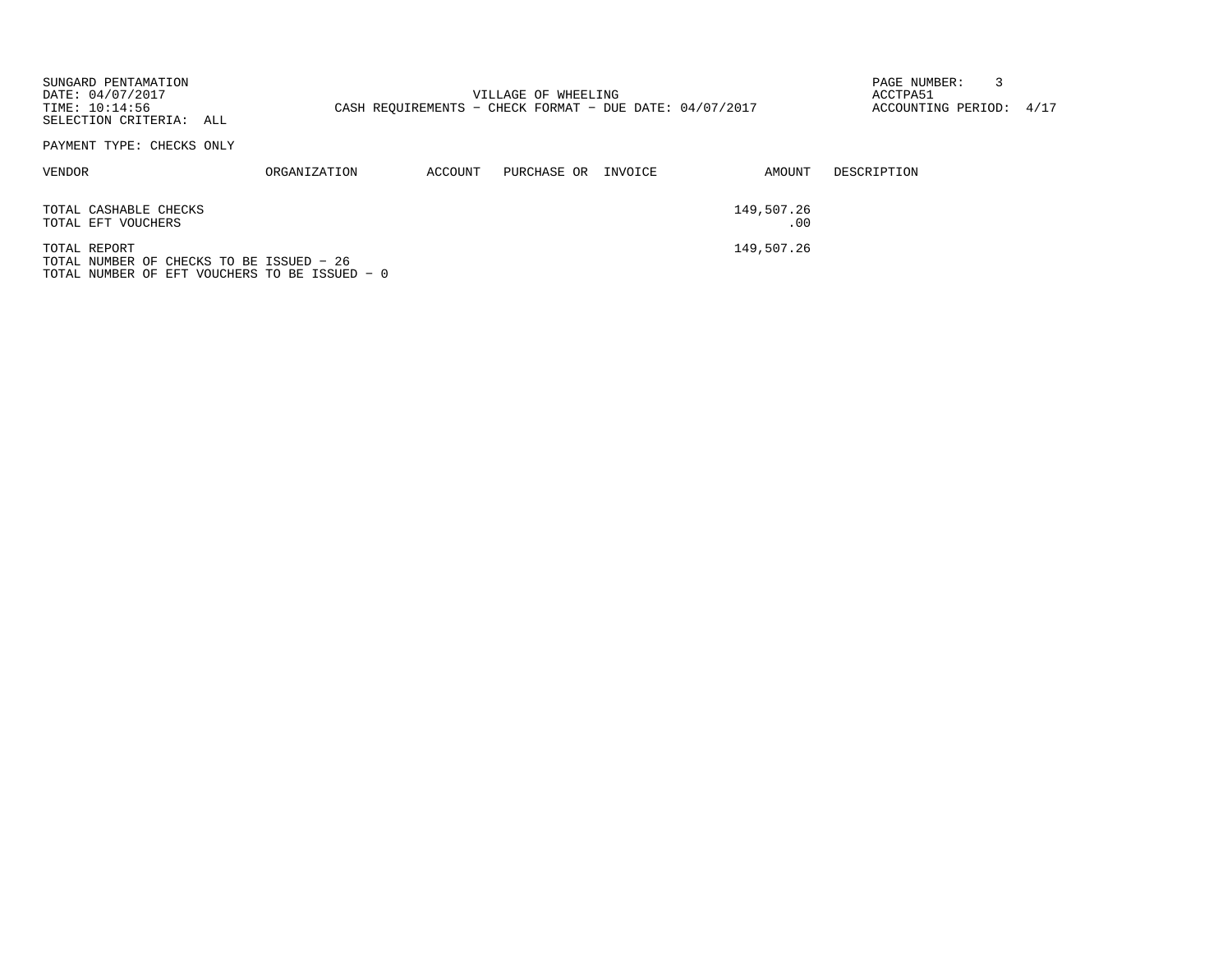SELECTION CRITERIA: ALL

SUNGARD PENTAMATION PAGE NUMBER: 1VILLAGE OF WHEELING **ACCTPA51** TIME:  $10:14:04$  CASH REQUIREMENTS - CHECK FORMAT - DUE DATE: 04/07/2017

ACCOUNTING PERIOD: 4/17

PAYMENT TYPE: EFT ONLY

| <b>VENDOR</b>                                 | ORGANIZATION | ACCOUNT      | PURCHASE OR INVOICE  | AMOUNT           | DESCRIPTION                              |
|-----------------------------------------------|--------------|--------------|----------------------|------------------|------------------------------------------|
| 8768<br>AFSCME COUNCIL 31                     | 50           | 2124         |                      | 858.70           | DED:094 AFSCME DUE                       |
| TOTAL VOUCHER                                 |              |              |                      | 858.70           |                                          |
| 5487<br>DEAN ARGIRIS<br>TOTAL VOUCHER         | 1600         | 5239         | 17000001             | 60.00<br>60.00   | CELL PHONE REIMB.-APR                    |
| 5623                                          | 1500         | 5205         | 17000714             | 161.00           | CONF. MEAL ADVANCE                       |
| CHRISTINE BAJOR<br>TOTAL VOUCHER              |              |              |                      | 161.00           |                                          |
| 554                                           | 50           | 2108         |                      | 991.00           | DED:090 CCPA DUES                        |
| COMBINED COUNTIES POLICE ASN<br>TOTAL VOUCHER |              |              |                      | 991.00           |                                          |
| 1719<br>MICHAEL CONWAY                        | 2100<br>2100 | 5205<br>5205 | 17000674<br>17000728 | 161.00<br>109.12 | CONF. MEAL REIMB.<br>CONF. REIMBURSEMENT |
| TOTAL VOUCHER                                 |              |              |                      | 270.12           |                                          |
| 4972<br>DIVERSIFIED 457 INVESTMENT A          | 50           | 2115         |                      | 4,987.11         | DED:042 DIVERS 457                       |
| TOTAL VOUCHER                                 |              |              |                      | 4,987.11         |                                          |
| 7023<br>DRUCILLA GARCIA                       | 1600         | 5239         | 17000002             | 60.00            | CELL PHONE REIMB.-APR                    |
| TOTAL VOUCHER                                 |              |              |                      | 60.00            |                                          |
| 1106<br>I C M A RETIREMENT TRUST-457          | 50           | 2101         |                      | 22,649.85        | DED:030 457 ICMA                         |
| TOTAL VOUCHER                                 |              |              |                      | 22,649.85        |                                          |
| 6327                                          | 50           | 2138         |                      | 668.35           | DED:199 MISC DEDUC                       |
| JENNIFER KANCHES<br>TOTAL VOUCHER             |              |              |                      | 668.35           |                                          |
| 7422                                          | 50           | 2138         |                      | 636.00           | DED:192 MISC DEDUC                       |
| LORI LEE SMITH<br>TOTAL VOUCHER               |              |              |                      | 636.00           |                                          |
| 1869                                          | 50           | 2112         |                      | 15,950.69        | DED:040 457 NTWIDE                       |
| NATIONWIDE RETIREMENT SOLUTI<br>TOTAL VOUCHER |              |              |                      | 15,950.69        |                                          |
| 2735                                          | 50           | 2107         |                      | 18,212.75        | DED:012 FIRE PENS                        |
| WHEELING FIRE PENSION FUND<br>TOTAL VOUCHER   |              |              |                      | 18,212.75        |                                          |
| 2792                                          | 50           | 2111         |                      | 1,808.10         | DED:091 FF ASC DUE                       |
| WHEELING FIREFIGHTER'S ASSN<br>TOTAL VOUCHER  |              |              |                      | 1,808.10         |                                          |
| 2736                                          | 50           | 2106         |                      | 21,479.37        | DED:011 POL PENS                         |
| WHEELING POLICE PENSION FUND<br>TOTAL VOUCHER |              |              |                      | 21, 479.37       |                                          |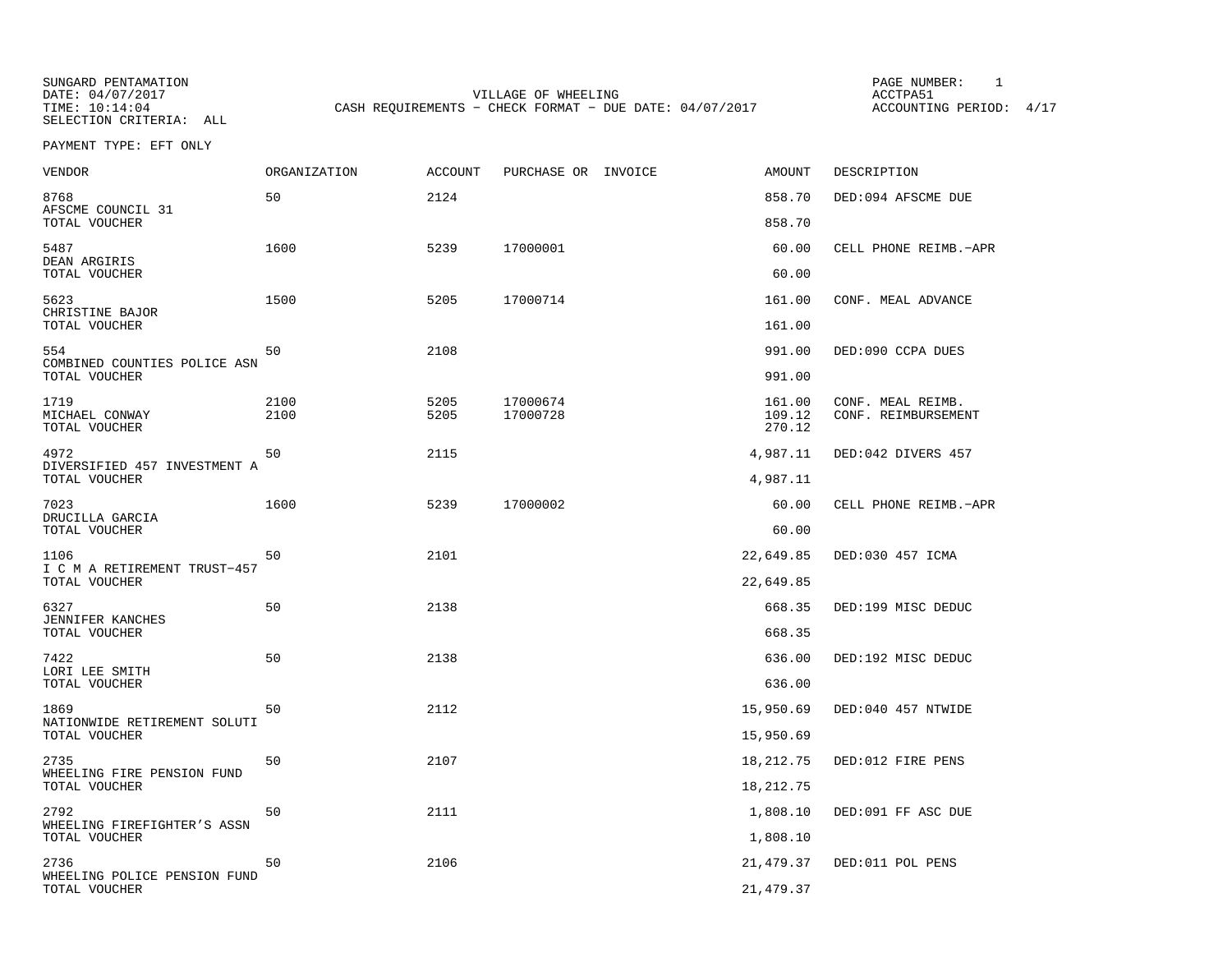| SUNGARD PENTAMATION<br>DATE: 04/07/2017<br>TIME: 10:14:04<br>SELECTION CRITERIA: ALL                      |                     |         | VILLAGE OF WHEELING<br>CASH REOUIREMENTS - CHECK FORMAT - DUE DATE: $04/07/2017$ |         |                  | 2<br>PAGE NUMBER:<br>ACCTPA51<br>ACCOUNTING PERIOD: 4/17 |  |
|-----------------------------------------------------------------------------------------------------------|---------------------|---------|----------------------------------------------------------------------------------|---------|------------------|----------------------------------------------------------|--|
| PAYMENT TYPE: EFT ONLY                                                                                    |                     |         |                                                                                  |         |                  |                                                          |  |
| VENDOR                                                                                                    | <b>ORGANIZATION</b> | ACCOUNT | PURCHASE OR                                                                      | INVOICE | AMOUNT           | DESCRIPTION                                              |  |
| TOTAL CASHABLE CHECKS<br>TOTAL EFT VOUCHERS                                                               |                     |         |                                                                                  |         | .00<br>88,793.04 |                                                          |  |
| TOTAL REPORT<br>TOTAL NUMBER OF CHECKS TO BE ISSUED - 0<br>TOTAL NUMBER OF EFT VOUCHERS TO BE ISSUED - 14 |                     |         |                                                                                  |         | 88,793.04        |                                                          |  |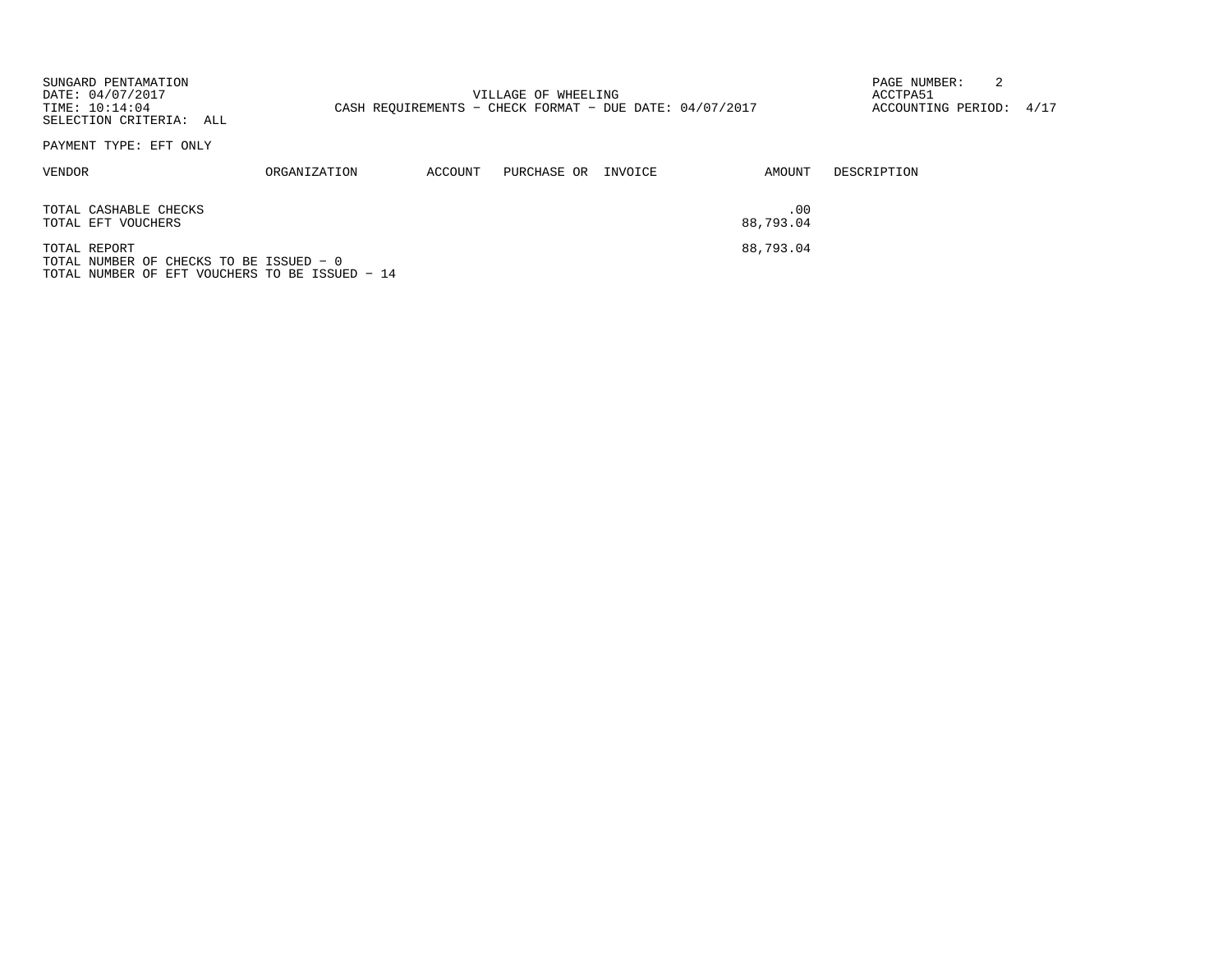SUNGARD PENTAMATION SUNGARD PENTAMATION SUNGARD PAGE NUMBER: 1 DATE: 04/10/2017 VILLAGE OF WHEELING DAILY51

SELECTION CRITERIA:ACCOUNTING PERIOD: 3/17

FUND − 01 − GENERAL FUND

| ORGANIZATION                                                               | <b>ACCOUNT</b>        | VENDOR<br>CONTROL DESCRIPTION                                     |            | 1099 PURCHASE ORDE TRANSACT PROJ/TAS CASH ACCT<br>T/C INVOICE | CHK DATE ACCOUNT     | CHECK NO          |             | SALES TAX<br>USE TAX | DISC DATE<br>DISC AMT | CHECK AMT<br>NET PAYABLE |
|----------------------------------------------------------------------------|-----------------------|-------------------------------------------------------------------|------------|---------------------------------------------------------------|----------------------|-------------------|-------------|----------------------|-----------------------|--------------------------|
| 01                                                                         | 4220                  | FIDELITY NATIONAL TI N 16002218-01<br>AMM09/09 PERMIT OVERPAYMENT |            | 20 15050050                                                   | 03/27/17<br>09/09/16 | 1003<br>35758     | $\mathbf V$ | 0.00<br>0.00         | 09/09/16<br>0.00      | $-1414.00$<br>$-1414.00$ |
| 01                                                                         | 2011<br><b>BS0317</b> | <b>IPBC</b><br>0317 HEALTH PREMIUMS 20                            | $_{\rm N}$ |                                                               | 03/01/17<br>03/01/17 | 1003<br>2017032   |             | 0.00<br>0.00         | 0.00                  | 105998.48<br>105998.48   |
| 01                                                                         | 1501                  | CPS PARKING<br>AMM12/20 PARKING FOR TRAINING 20                   |            | N 16002936-01 03/14/17                                        | 12/20/16             | 1003<br>36512     | $\mathbf V$ | 0.00<br>0.00         | 12/14/16<br>0.00      | $-280.00$<br>$-280.00$   |
| 01                                                                         | 2011<br><b>BS0317</b> | GUARDIAN<br>0317 DENTAL PREMIUMS 20                               | N          |                                                               | 03/03/17<br>03/03/17 | 1003<br>2017036   |             | 0.00<br>0.00         | 0.00                  | 437.64<br>437.64         |
| 01                                                                         | 2011<br><b>BS0317</b> | GUARDIAN<br>0417 AIR/COBRA DENTA 20                               | $_{\rm N}$ |                                                               | 03/30/17<br>03/30/17 | 1003<br>2017051   |             | 0.00<br>0.00         | 0.00                  | 571.67<br>571.67         |
| 01                                                                         | 2011<br><b>BS0317</b> | GUARDIAN<br>AIRPORT COBRA DENTAL 20                               | N          |                                                               | 03/31/17<br>03/30/17 | 1003<br>2017051A  |             | 0.00<br>0.00         | 0.00                  | 571.61<br>571.61         |
| 01                                                                         | 2011<br><b>BS0317</b> | GUARDIAN<br>0417 AIR/COBRA DENTA 20                               | N          |                                                               | 03/31/17<br>03/30/17 | 1003<br>2017051 V |             | 0.00<br>0.00         | 0.00                  | $-571.67$<br>$-571.67$   |
| TOTAL VENDOR CHECK AMT<br>TOTAL VENDOR NET PAYABLE                         |                       |                                                                   |            |                                                               |                      |                   |             |                      |                       | 1009.25<br>1009.25       |
| TOTAL GENERAL FUND CHECK AMT<br>TOTAL GENERAL FUND NET PAYABLE             |                       |                                                                   |            |                                                               |                      |                   |             |                      |                       | 105313.73<br>105313.73   |
| 1160                                                                       | 5227<br><b>BS0317</b> | POSTMASTER PERMIT 3 N<br>MARCH UTILITY BILLS 20                   |            |                                                               | 03/28/17<br>03/28/17 | 1003<br>2017049   |             | 0.00<br>0.00         | 0.00                  | 40.71<br>40.71           |
| 1160                                                                       | 5231<br><b>BS0317</b> | SOLID WASTE AGCY NOR N<br>APRIL SWANCC FEES                       | 20         |                                                               | 03/24/17<br>03/24/17 | 1003<br>2017041   |             | 0.00<br>0.00         | 0.00                  | 31247.87<br>31247.87     |
| 1160                                                                       | 5231<br>BS0317        | SOLID WASTE AGCY NOR N<br>2016 TRUE UP (4 OF 4 20                 |            |                                                               | 03/24/17<br>03/24/17 | 1003<br>2017041   |             | 0.00<br>0.00         | 0.00                  | 21081.07<br>21081.07     |
| TOTAL VENDOR CHECK AMT<br>TOTAL VENDOR NET PAYABLE                         |                       |                                                                   |            |                                                               |                      |                   |             |                      |                       | 52328.94<br>52328.94     |
| TOTAL SOLID WASTE SYSTEM CHECK AMT<br>TOTAL SOLID WASTE SYSTEM NET PAYABLE |                       |                                                                   |            |                                                               |                      |                   |             |                      |                       | 52369.65<br>52369.65     |
| 1170                                                                       | 5236<br>BS0317        | PASSPORT PARKING INC N<br>FEB MOBILE PAY CHARG 20                 |            |                                                               | 03/29/17<br>03/29/17 | 1003<br>2017042   |             | 0.00<br>0.00         | 0.00                  | 140.60<br>140.60         |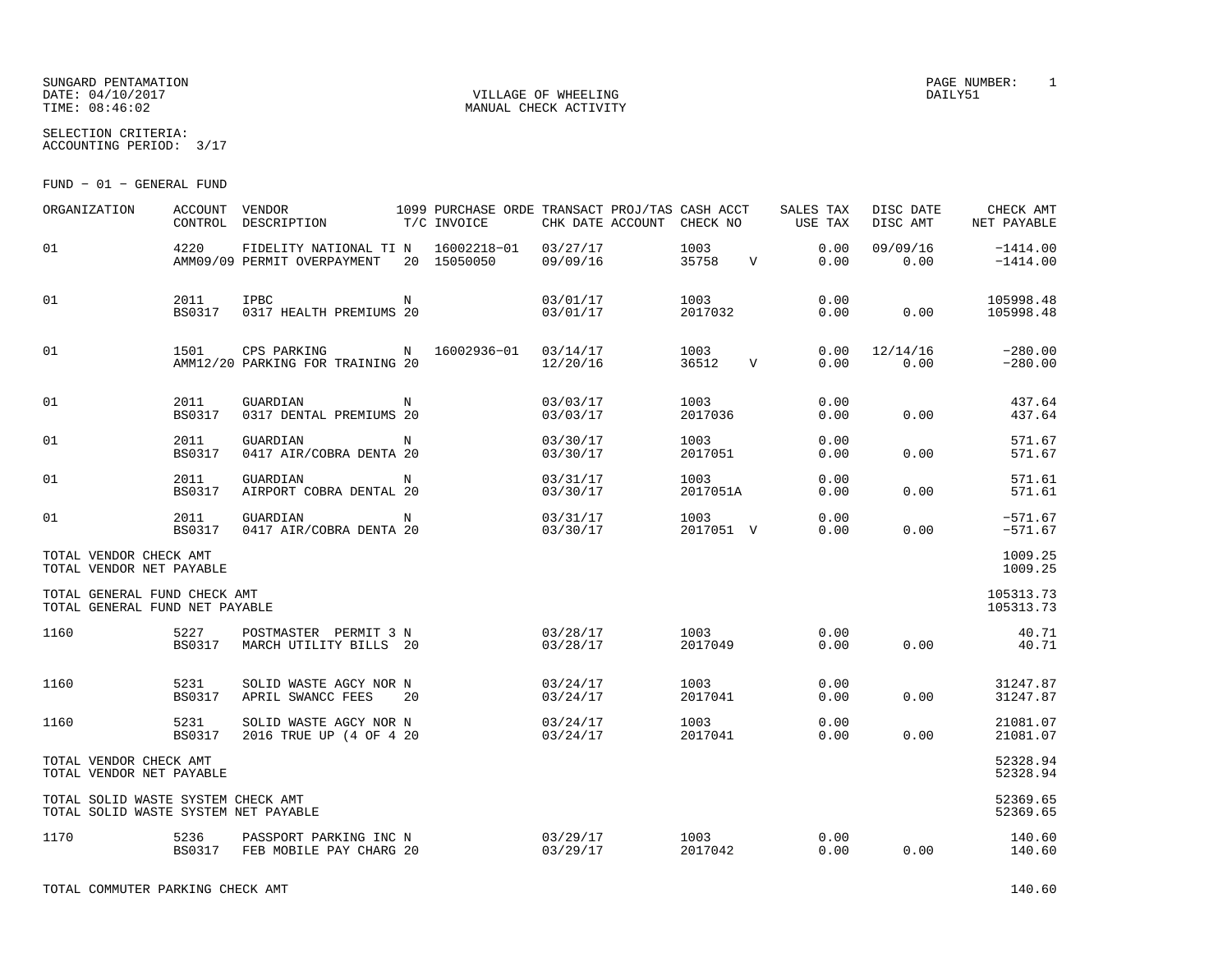SUNGARD PENTAMATION PAGE NUMBER: 2DATE:  $04/10/2017$  DAILY51 TIME:  $08:46:02$  MANUAL CHECK ACTIVITY

SELECTION CRITERIA:ACCOUNTING PERIOD: 3/17

FUND − 01 − GENERAL FUND

| ORGANIZATION                                                               | ACCOUNT<br>CONTROL    | <b>VENDOR</b><br>DESCRIPTION                      |         | 1099 PURCHASE ORDE<br>T/C INVOICE | CHK DATE ACCOUNT     | TRANSACT PROJ/TAS CASH ACCT<br>CHECK NO | SALES TAX<br>USE TAX |              | DISC DATE<br>DISC AMT | CHECK AMT<br>NET PAYABLE |
|----------------------------------------------------------------------------|-----------------------|---------------------------------------------------|---------|-----------------------------------|----------------------|-----------------------------------------|----------------------|--------------|-----------------------|--------------------------|
| TOTAL COMMUTER PARKING NET PAYABLE                                         |                       |                                                   |         |                                   |                      |                                         |                      |              |                       | 140.60                   |
| 1700                                                                       | 5219<br><b>BS0317</b> | STATE DISBURSEMENT U N<br>STATE DISB SETUP FEE 20 |         |                                   | 03/27/17<br>03/24/17 | 1003<br>2017046                         |                      | 0.00<br>0.00 | 0.00                  | 2.50<br>2.50             |
| 1700                                                                       | 5299<br><b>BS0317</b> | DISCOVERY BENEFITS<br>FEB PROCESSING FEE          | N<br>20 |                                   | 03/24/17<br>03/24/17 | 1003<br>2017047                         |                      | 0.00<br>0.00 | 0.00                  | 414.00<br>414.00         |
| TOTAL FINANCE DEPARTMENT CHECK AMT<br>TOTAL FINANCE DEPARTMENT NET PAYABLE |                       |                                                   |         |                                   |                      |                                         |                      |              |                       | 416.50<br>416.50         |
| TOTAL GENERAL FUND CHECK AMT<br>TOTAL GENERAL FUND NET PAYABLE             |                       |                                                   |         |                                   |                      |                                         |                      |              |                       | 158240.48<br>158240.48   |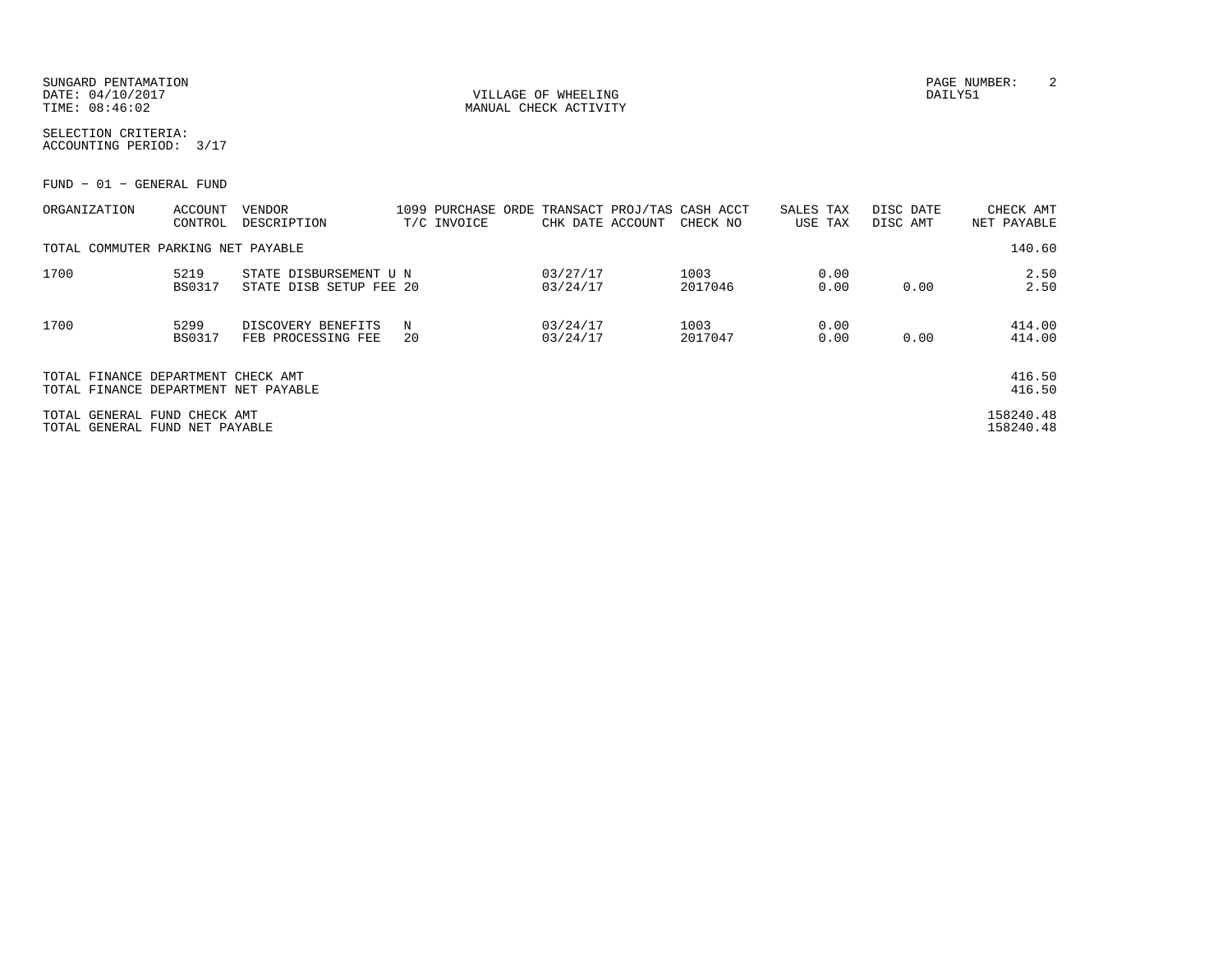SUNGARD PENTAMATION PAGE NUMBER: 3DATE:  $04/10/2017$  DAILY51

TIME:  $08:46:02$  MANUAL CHECK ACTIVITY

SELECTION CRITERIA:ACCOUNTING PERIOD: 3/17

FUND − 23 − 2009 GEN OBLIG BOND FUND

| ORGANIZATION                             | ACCOUNT | VENDOR                                     |             |                  | 1099 PURCHASE ORDE TRANSACT PROJ/TAS CASH ACCT | SALES TAX |      | DISC DATE | CHECK AMT   |
|------------------------------------------|---------|--------------------------------------------|-------------|------------------|------------------------------------------------|-----------|------|-----------|-------------|
|                                          | CONTROL | DESCRIPTION                                | T/C INVOICE | CHK DATE ACCOUNT | CHECK NO                                       | USE TAX   |      | DISC AMT  | NET PAYABLE |
| 23                                       | 5624    | BANK OF AMERICA, CHI N                     |             | 03/01/17         | 1003                                           |           | 0.00 |           | 24452.35    |
|                                          | BS0317  | MAR 17 SWAP PAYMENT 20                     |             | 03/01/17         | 2017031                                        |           | 0.00 | 0.00      | 24452.35    |
|                                          |         |                                            |             |                  |                                                |           |      |           |             |
| TOTAL 2009 GEN OBLIG BOND FUND CHECK AMT |         |                                            |             |                  |                                                |           |      |           | 24452.35    |
|                                          |         | TOTAL 2009 GEN OBLIG BOND FUND NET PAYABLE |             |                  |                                                |           |      |           | 24452.35    |
| TOTAL 2009 GEN OBLIG BOND FUND CHECK AMT |         |                                            |             |                  |                                                |           |      |           | 24452.35    |
|                                          |         | TOTAL 2009 GEN OBLIG BOND FUND NET PAYABLE |             |                  |                                                |           |      |           | 24452.35    |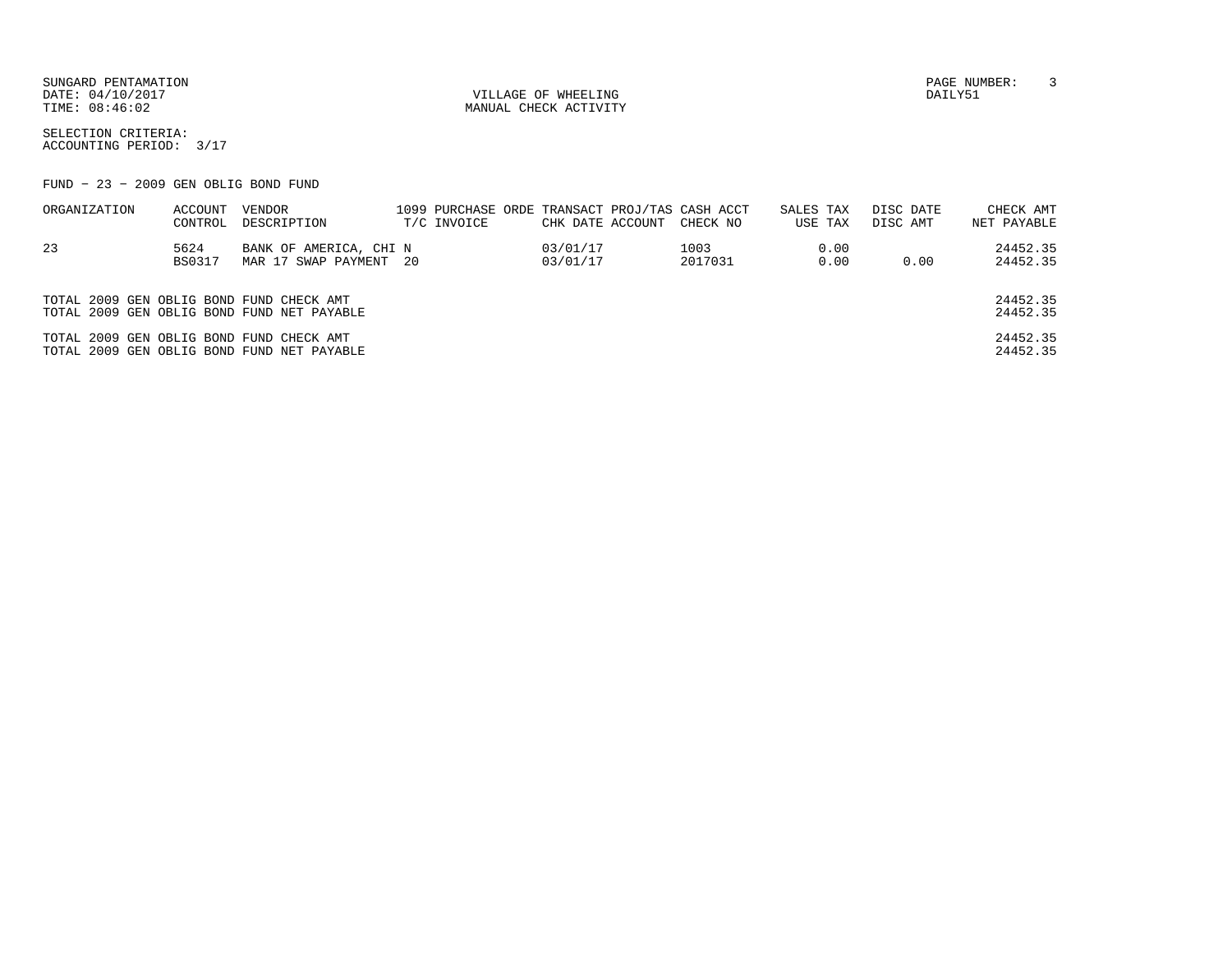SUNGARD PENTAMATION PAGE NUMBER: 4 DATE: 04/10/2017 VILLAGE OF WHEELING DAILY51TIME:  $08:46:02$  MANUAL CHECK ACTIVITY

SELECTION CRITERIA:ACCOUNTING PERIOD: 3/17

FUND − 40 − WATER AND SEWER FUND

| ORGANIZATION                                                                   | <b>ACCOUNT</b><br>CONTROL | VENDOR<br>DESCRIPTION                              | 1099 PURCHASE ORDE<br>T/C INVOICE | TRANSACT PROJ/TAS CASH ACCT<br>CHK DATE ACCOUNT | CHECK NO        |              | SALES TAX<br><b>USE TAX</b> | DISC DATE<br>DISC AMT | CHECK AMT<br>NET PAYABLE |
|--------------------------------------------------------------------------------|---------------------------|----------------------------------------------------|-----------------------------------|-------------------------------------------------|-----------------|--------------|-----------------------------|-----------------------|--------------------------|
| 40                                                                             | 2207                      | ALEKSANDER SON<br>UB160826 UB REFUND               | N<br>20                           | 03/27/17<br>09/09/16                            | 1003<br>35784   | $\mathbf{V}$ | 0.00<br>0.00                | 0.00                  | $-76.95$<br>$-76.95$     |
| 40                                                                             | 2207                      | FRED & LESLIE HORD<br>UB160826 UB REFUND           | N<br>20                           | 03/27/17<br>09/09/16                            | 1003<br>35762   | $\mathbf{V}$ | 0.00<br>0.00                | 0.00                  | $-59.40$<br>$-59.40$     |
| 40                                                                             | 2207                      | <b>JAJESNICA</b><br>UB160825 UB REFUND             | N<br>20                           | 03/27/17<br>09/09/16                            | 1003<br>35763   | $\mathbf{V}$ | 0.00<br>0.00                | 0.00                  | $-96.70$<br>$-96.70$     |
| 40                                                                             | 2207                      | PABLO OSORIO<br>UB160829 WATER BILL REFUND         | N<br>20                           | 03/27/17<br>09/09/16                            | 1003<br>35777   | $\mathbf{V}$ | 0.00<br>0.00                | 0.00                  | $-90.45$<br>$-90.45$     |
| TOTAL WATER AND SEWER FUND CHECK AMT<br>TOTAL WATER AND SEWER FUND NET PAYABLE |                           |                                                    |                                   |                                                 |                 |              |                             |                       | $-323.50$<br>$-323.50$   |
| 4100                                                                           | 5227<br><b>BS0317</b>     | POSTMASTER PERMIT 3 N<br>MARCH UTILITY BILLS       | 20                                | 03/28/17<br>03/28/17                            | 1003<br>2017049 |              | 0.00<br>0.00                | 0.00                  | 1085.70<br>1085.70       |
| TOTAL WATER DIVISION CHECK AMT<br>TOTAL WATER DIVISION NET PAYABLE             |                           |                                                    |                                   |                                                 |                 |              |                             |                       | 1085.70<br>1085.70       |
| 4200                                                                           | 5227<br><b>BS0317</b>     | POSTMASTER<br>PERMIT 3 N<br>MARCH UTILITY BILLS 20 |                                   | 03/28/17<br>03/28/17                            | 1003<br>2017049 |              | 0.00<br>0.00                | 0.00                  | 230.71<br>230.71         |
| TOTAL SEWER DIVISION CHECK AMT<br>TOTAL SEWER DIVISION NET PAYABLE             |                           |                                                    |                                   |                                                 |                 |              |                             |                       | 230.71<br>230.71         |
| TOTAL WATER AND SEWER FUND CHECK AMT<br>TOTAL WATER AND SEWER FUND NET PAYABLE |                           |                                                    |                                   |                                                 |                 |              |                             |                       | 992.91<br>992.91         |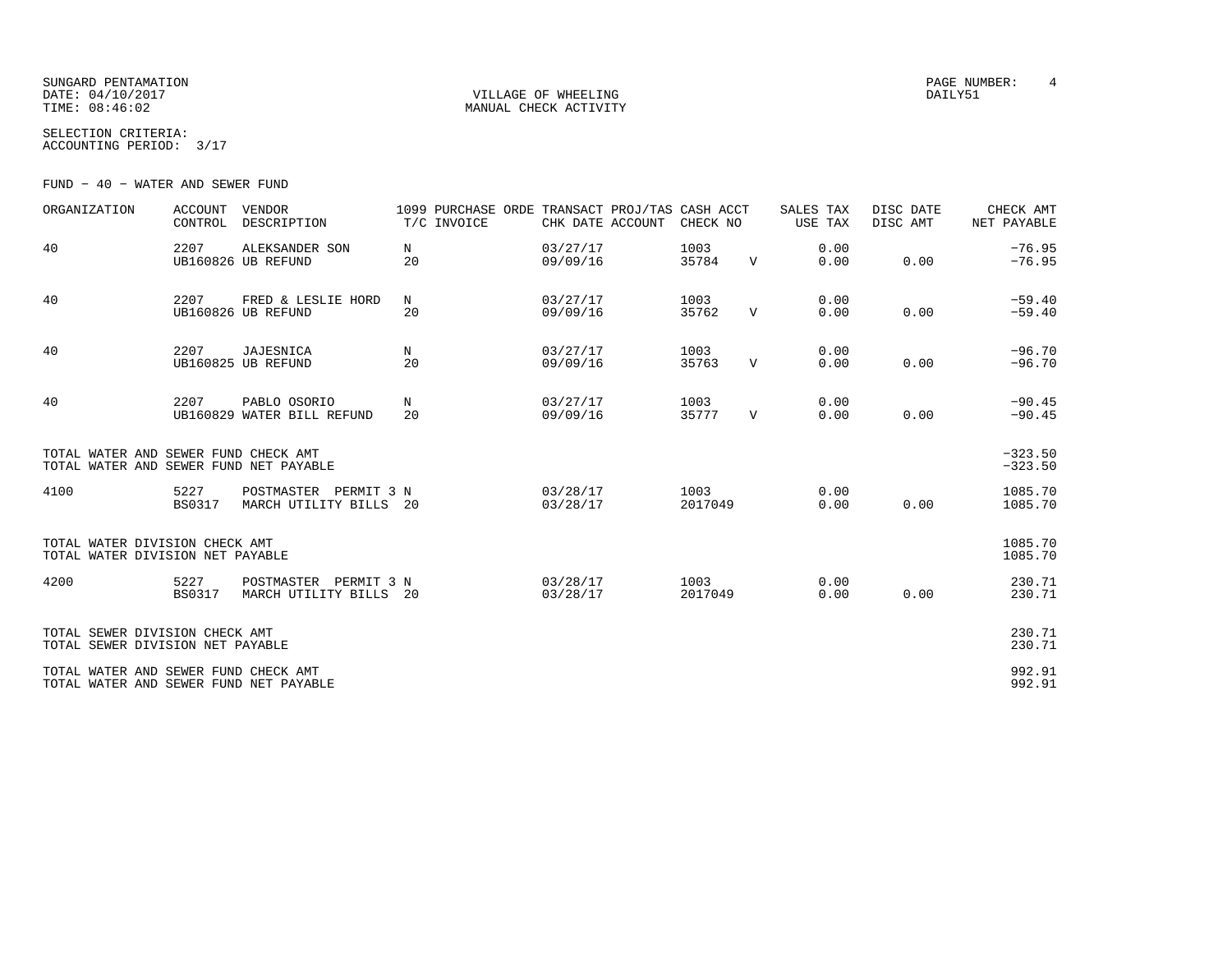# DATE: 04/10/2017 VILLAGE OF WHEELING DAILY51

SELECTION CRITERIA:

### MANUAL CHECK ACTIVITY

ACCOUNTING PERIOD: 3/17

FUND − 50 − PAYROLL FUND

| ORGANIZATION                                       | <b>ACCOUNT</b><br>CONTROL | VENDOR<br>DESCRIPTION                                | 1099 PURCHASE ORDE TRANSACT PROJ/TAS CASH ACCT<br>T/C INVOICE | CHK DATE ACCOUNT CHECK NO |                 | SALES TAX<br>USE TAX | DISC DATE<br>DISC AMT | CHECK AMT<br>NET PAYABLE |
|----------------------------------------------------|---------------------------|------------------------------------------------------|---------------------------------------------------------------|---------------------------|-----------------|----------------------|-----------------------|--------------------------|
| 50                                                 | 2104<br><b>BS0317</b>     | ILLINOIS MUNICIPAL R N<br>FEB 17 IMRF CONTR          | 20                                                            | 03/02/17<br>03/02/17      | 1003<br>2017034 | 0.00<br>0.00         | 0.00                  | 128392.99<br>128392.99   |
| 50                                                 | 2104<br><b>BS0317</b>     | ILLINOIS MUNICIPAL R N<br>MARCH 17 IMRF CONTRI 20    |                                                               | 03/17/17<br>03/17/17      | 1003<br>2017043 | 0.00<br>0.00         | 0.00                  | 8646.98<br>8646.98       |
| 50                                                 | 2104<br><b>BS0317</b>     | ILLINOIS MUNICIPAL R N<br>MARCH 17 CONTRIBUTIO 20    |                                                               | 03/27/17<br>03/27/17      | 1003<br>2017048 | 0.00<br>0.00         | 0.00                  | 130962.11<br>130962.11   |
| TOTAL VENDOR CHECK AMT<br>TOTAL VENDOR NET PAYABLE |                           |                                                      |                                                               |                           |                 |                      |                       | 268002.08<br>268002.08   |
| 50                                                 | 2136<br><b>BS0317</b>     | STATE DISBURSEMENT U N<br>STATE DISBURSEMENTS 20     |                                                               | 03/27/17<br>03/24/17      | 1003<br>2017046 | 0.00<br>0.00         | 0.00                  | 4165.05<br>4165.05       |
| 50                                                 | 2105<br><b>BS0317</b>     | INTERNAL REVENUE SER N<br>FED PR TAXES 031017 20     |                                                               | 03/09/17<br>03/09/17      | 1003<br>2017039 | 0.00<br>0.00         | 0.00                  | 74902.66<br>74902.66     |
| 50                                                 | 2102<br><b>BS0317</b>     | INTERNAL REVENUE SER N<br>FED PR TAXES 031017 20     |                                                               | 03/09/17<br>03/09/17      | 1003<br>2017039 | 0.00<br>0.00         | 0.00                  | 118668.22<br>118668.22   |
| 50                                                 | 2102<br><b>BS0317</b>     | INTERNAL REVENUE SER N<br>FED PR TAXES 032417 20     |                                                               | 03/23/17<br>03/23/17      | 1003<br>2017044 | 0.00<br>0.00         | 0.00                  | 107153.80<br>107153.80   |
| 50                                                 | 2105<br><b>BS0317</b>     | INTERNAL REVENUE SER N<br>FED PR TAXES 032417 20     |                                                               | 03/23/17<br>03/23/17      | 1003<br>2017044 | 0.00<br>0.00         | 0.00                  | 72673.94<br>72673.94     |
| TOTAL VENDOR CHECK AMT<br>TOTAL VENDOR NET PAYABLE |                           |                                                      |                                                               |                           |                 |                      |                       | 373398.62<br>373398.62   |
| 50                                                 | 2103                      | ILLINOIS DEPARTMENT N<br>BS031017 IL PR TAXES 031017 | 20                                                            | 03/10/17<br>03/10/17      | 1003<br>2017040 | 0.00<br>0.00         | 0.00                  | 28536.36<br>28536.36     |
| 50                                                 | 2103<br>BS0317            | ILLINOIS DEPARTMENT<br>IL PR TAXES 032417            | N<br>20                                                       | 03/24/17<br>03/24/17      | 1003<br>2017045 | 0.00<br>0.00         | 0.00                  | 26694.51<br>26694.51     |
| TOTAL VENDOR CHECK AMT<br>TOTAL VENDOR NET PAYABLE |                           |                                                      |                                                               |                           |                 |                      |                       | 55230.87<br>55230.87     |
| 50                                                 | 2117<br><b>BS0317</b>     | IPBC<br>0317 HEALTH PREMIUMS 20                      | N                                                             | 03/01/17<br>03/01/17      | 1003<br>2017032 | 0.00<br>0.00         | 0.00                  | 141196.80<br>141196.80   |
| 50                                                 | 2118<br><b>BS0317</b>     | IPBC<br>0317 HEALTH PREMIUMS 20                      | N                                                             | 03/01/17<br>03/01/17      | 1003<br>2017032 | 0.00<br>0.00         | 0.00                  | 180757.14<br>180757.14   |
| TOTAL VENDOR CHECK AMT<br>TOTAL VENDOR NET PAYABLE |                           |                                                      |                                                               |                           |                 |                      |                       | 321953.94<br>321953.94   |
| 50                                                 | 2119<br>BS0317            | GUARDIAN<br>0317 DENTAL PREMIUMS 20                  | N                                                             | 03/03/17<br>03/03/17      | 1003<br>2017036 | 0.00<br>0.00         | 0.00                  | 9373.59<br>9373.59       |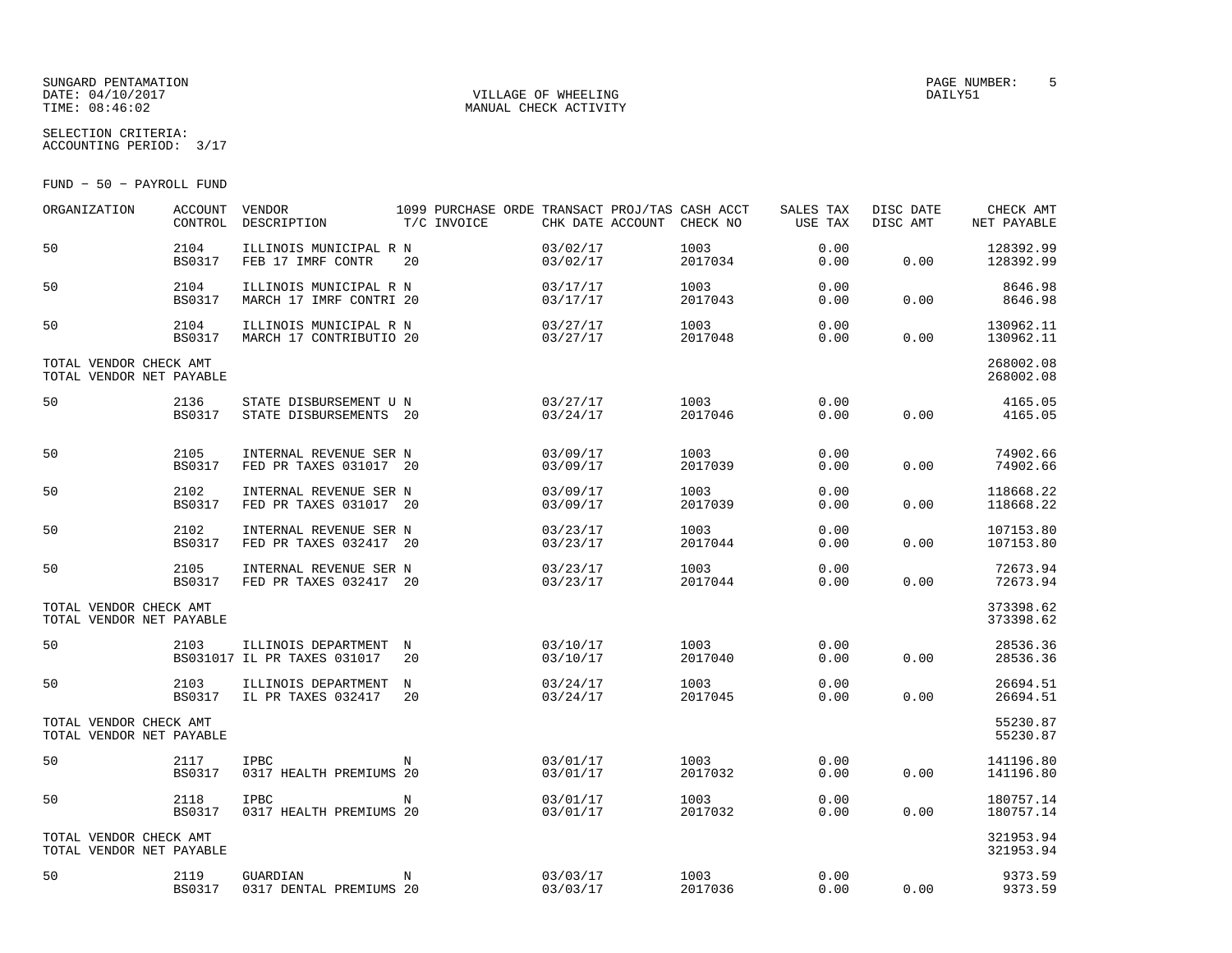#### SUNGARD PENTAMATION PAGE NUMBER: 6DATE: 04/10/2017 VILLAGE OF WHEELING DAILY51

MANUAL CHECK ACTIVITY

SELECTION CRITERIA:ACCOUNTING PERIOD: 3/17

FUND − 50 − PAYROLL FUND

| ORGANIZATION                                                   | <b>ACCOUNT</b><br>CONTROL | <b>VENDOR</b><br>DESCRIPTION                 | 1099 PURCHASE ORDE TRANSACT PROJ/TAS CASH ACCT<br>T/C INVOICE | CHK DATE ACCOUNT     | CHECK NO          | SALES TAX<br>USE TAX | DISC DATE<br>DISC AMT | CHECK AMT<br>NET PAYABLE |
|----------------------------------------------------------------|---------------------------|----------------------------------------------|---------------------------------------------------------------|----------------------|-------------------|----------------------|-----------------------|--------------------------|
| 50                                                             | 2119<br><b>BS0317</b>     | GUARDIAN<br>0417 VILLAGE DENTAL              | N<br>20                                                       | 03/30/17<br>03/30/17 | 1003<br>2017051   | 0.00<br>0.00         | 0.00                  | 9276.82<br>9276.82       |
| 50                                                             | 2119<br><b>BS0317</b>     | GUARDIAN<br>VILLAGE DENTAL                   | N<br>20                                                       | 03/31/17<br>03/30/17 | 1003<br>2017051A  | 0.00<br>0.00         | 0.00                  | 9276.82<br>9276.82       |
| 50                                                             | 2119<br><b>BS0317</b>     | GUARDIAN<br>0417 VILLAGE DENTAL              | N<br>20                                                       | 03/31/17<br>03/30/17 | 1003<br>2017051 V | 0.00<br>0.00         | 0.00                  | $-9276.82$<br>$-9276.82$ |
| TOTAL VENDOR CHECK AMT<br>TOTAL VENDOR NET PAYABLE             |                           |                                              |                                                               |                      |                   |                      |                       | 18650.41<br>18650.41     |
| 50                                                             | 2109<br><b>BS0317</b>     | WISCONSIN DEPARTMENT N<br>FEB 17 WI PR TAX   | 20                                                            | 03/02/17<br>03/02/17 | 1003<br>2017033   | 0.00<br>0.00         | 0.00                  | 782.38<br>782.38         |
| 50                                                             | 2109<br><b>BS0317</b>     | WISCONSIN DEPARTMENT N<br>MAR 17 WI PR TAXES | 20                                                            | 03/29/17<br>03/29/17 | 1003<br>2017050   | 0.00<br>0.00         | 0.00                  | 649.28<br>649.28         |
| TOTAL VENDOR CHECK AMT<br>TOTAL VENDOR NET PAYABLE             |                           |                                              |                                                               |                      |                   |                      |                       | 1431.66<br>1431.66       |
| TOTAL PAYROLL FUND CHECK AMT<br>TOTAL PAYROLL FUND NET PAYABLE |                           |                                              |                                                               |                      |                   |                      |                       | 1042832.63<br>1042832.63 |
| TOTAL PAYROLL FUND CHECK AMT<br>TOTAL PAYROLL FUND NET PAYABLE |                           |                                              |                                                               |                      |                   |                      |                       | 1042832.63<br>1042832.63 |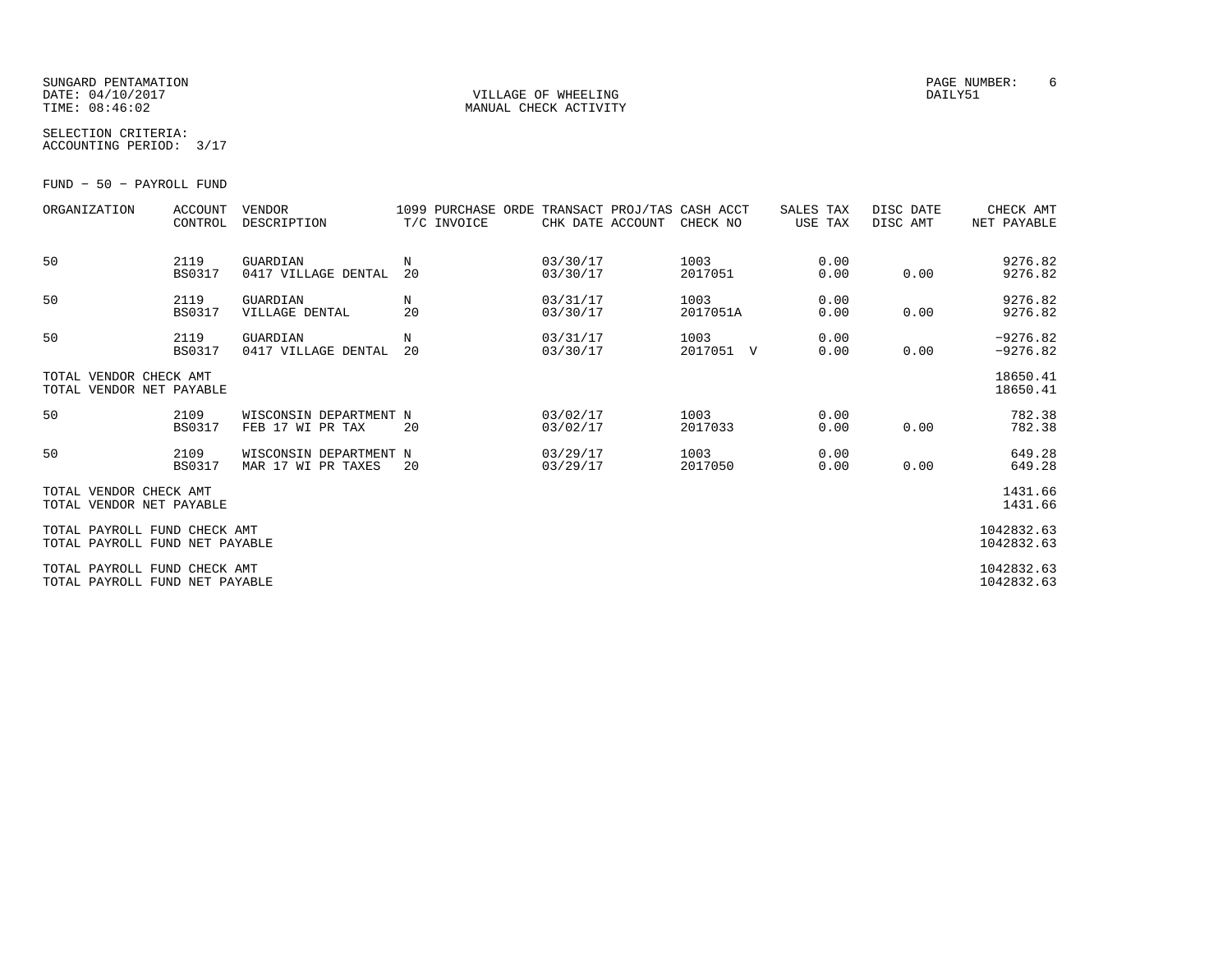SUNGARD PENTAMATION PAGE NUMBER: T DATE:  $04/10/2017$  DAILY51

TIME:  $08:46:02$  MANUAL CHECK ACTIVITY

SELECTION CRITERIA:ACCOUNTING PERIOD: 3/17

FUND − 51 − LIABILITY INSURANCE FUND

| ORGANIZATION                                                                           | ACCOUNT<br>CONTROL    | VENDOR<br>DESCRIPTION                      |         | T/C INVOICE |  | CHK DATE ACCOUNT       | 1099 PURCHASE ORDE TRANSACT PROJ/TAS CASH ACCT<br>CHECK NO | SALES TAX<br>USE TAX | DISC DATE<br>DISC AMT | CHECK AMT<br>NET PAYABLE |
|----------------------------------------------------------------------------------------|-----------------------|--------------------------------------------|---------|-------------|--|------------------------|------------------------------------------------------------|----------------------|-----------------------|--------------------------|
| 51                                                                                     | 1008<br><b>BS0317</b> | CCMSI<br>ESCROW FUNDING FEB                | N<br>20 |             |  | 03/06/17<br>03/06/17   | 1003<br>2017037                                            | 0.00<br>0.00         | 0.00                  | 97691.06<br>97691.06     |
| 51                                                                                     | 1008<br><b>BS0317</b> | CCMSI<br>ADVANCED FUND - FEB               | Ν<br>20 |             |  | 03/06/17<br>03/06/17   | 1003<br>2017038                                            | 0.00<br>0.00         | 0.00                  | 47001.72<br>47001.72     |
| TOTAL VENDOR CHECK AMT<br>TOTAL VENDOR NET PAYABLE                                     |                       |                                            |         |             |  |                        |                                                            |                      |                       | 144692.78<br>144692.78   |
| TOTAL LIABILITY INSURANCE FUND CHECK AMT<br>TOTAL LIABILITY INSURANCE FUND NET PAYABLE |                       |                                            |         |             |  | 144692.78<br>144692.78 |                                                            |                      |                       |                          |
| TOTAL LIABILITY INSURANCE FUND CHECK AMT                                               |                       | TOTAL LIABILITY INSURANCE FUND NET PAYABLE |         |             |  |                        |                                                            |                      |                       | 144692.78<br>144692.78   |
| TOTAL REPORT CHECK AMT<br>TOTAL REPORT NET PAYABLE                                     |                       |                                            |         |             |  |                        |                                                            |                      |                       | 1371211.15<br>1371211.15 |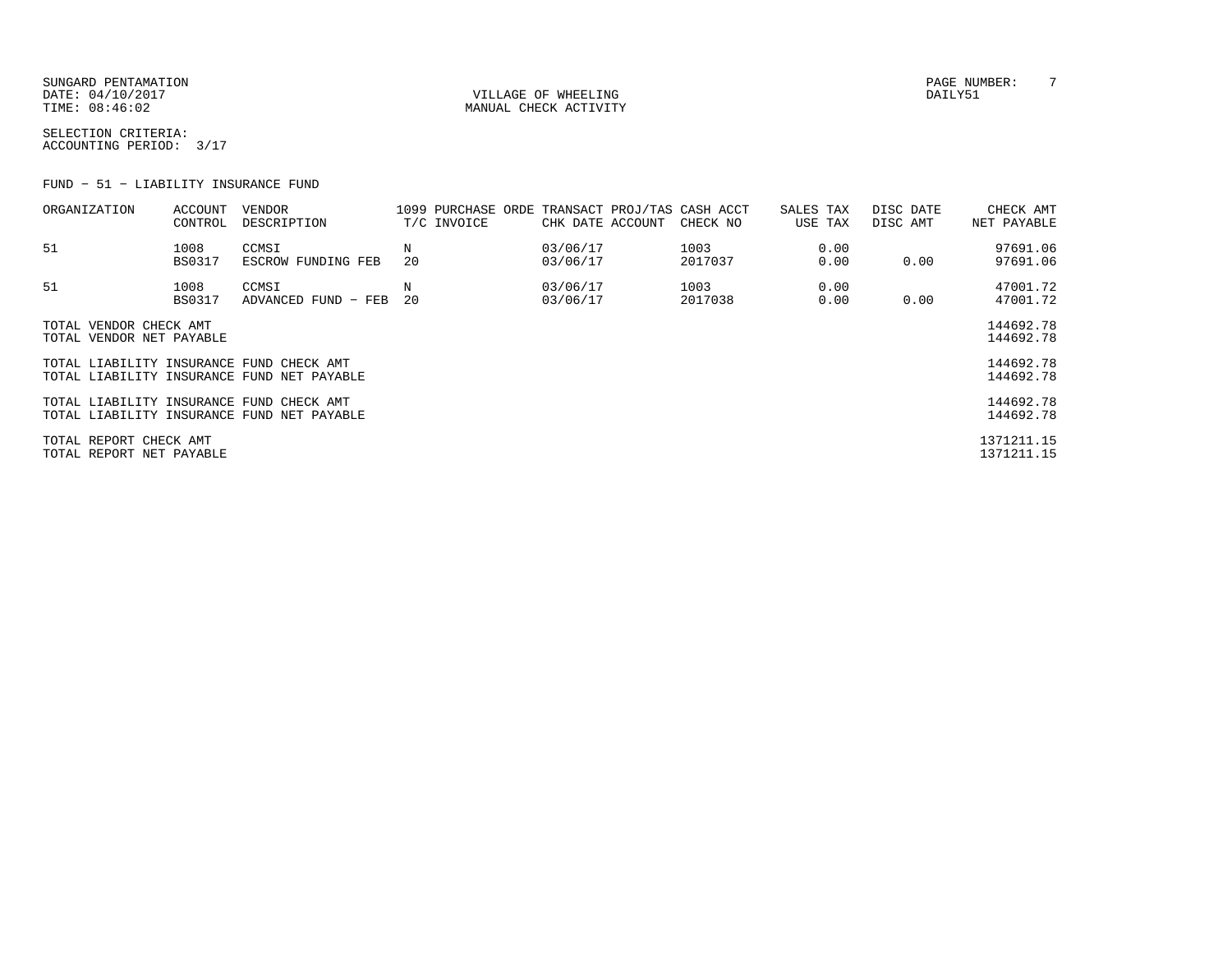## **Village of Wheeling Payroll Summary**

## **Pay Period Ended 04/07/2017**

| <b>Fund Number</b> | Fund                            | <b>Salaries</b> | <b>Benefits</b> | <b>Total Payroll</b> |
|--------------------|---------------------------------|-----------------|-----------------|----------------------|
|                    |                                 |                 |                 |                      |
| 01                 | <b>General Fund</b>             | 763,676.89      | 69,525.91       | 833,202.80           |
| 31                 | <b>Crossroads TIF</b>           | 665.32          | 131.67          | 796.99               |
| 32                 | So Milwaukee TIF                | 665.32          | 131.67          | 796.99               |
| 34                 | <b>Capital Projects</b>         | 5,867.37        | 1,160.99        | 7,028.36             |
| 35                 | <b>Town Center II TIF</b>       | 665.32          | 131.67          | 796.99               |
| 36                 | <b>Southeast II TIF</b>         | 665.32          | 131.67          | 796.99               |
| 39                 | Lake Cook/Milwaukee TIF         | 665.30          | 131.66          | 796.96               |
| 40                 | Water & Sewer Fund              | 52,095.34       | 10,311.77       | 62,407.11            |
| 55                 | <b>Grant Fund</b>               | 8,828.27        | 826.76          | 9,655.03             |
|                    |                                 |                 |                 |                      |
|                    | <b>Total Gross Payroll</b>      | 833,794.45      | 82,483.77       | 916,278.22           |
|                    |                                 |                 |                 |                      |
|                    | <b>Total Payroll Deductions</b> | 287,358.01      | 82,483.77       | 369,841.78           |
|                    |                                 |                 |                 |                      |
|                    | <b>Total Net Payroll</b>        | 546,436.44      | 0.00            | 546,436.44           |
|                    |                                 |                 |                 |                      |
|                    |                                 |                 |                 |                      |
|                    | <b>Payroll Checks</b>           | 0.00            |                 |                      |
|                    |                                 |                 |                 |                      |
|                    | <b>Direct Deposits</b>          | 546,436.44      |                 |                      |
|                    |                                 |                 |                 |                      |
|                    | <b>Total Net Payroll</b>        | 546,436.44      |                 |                      |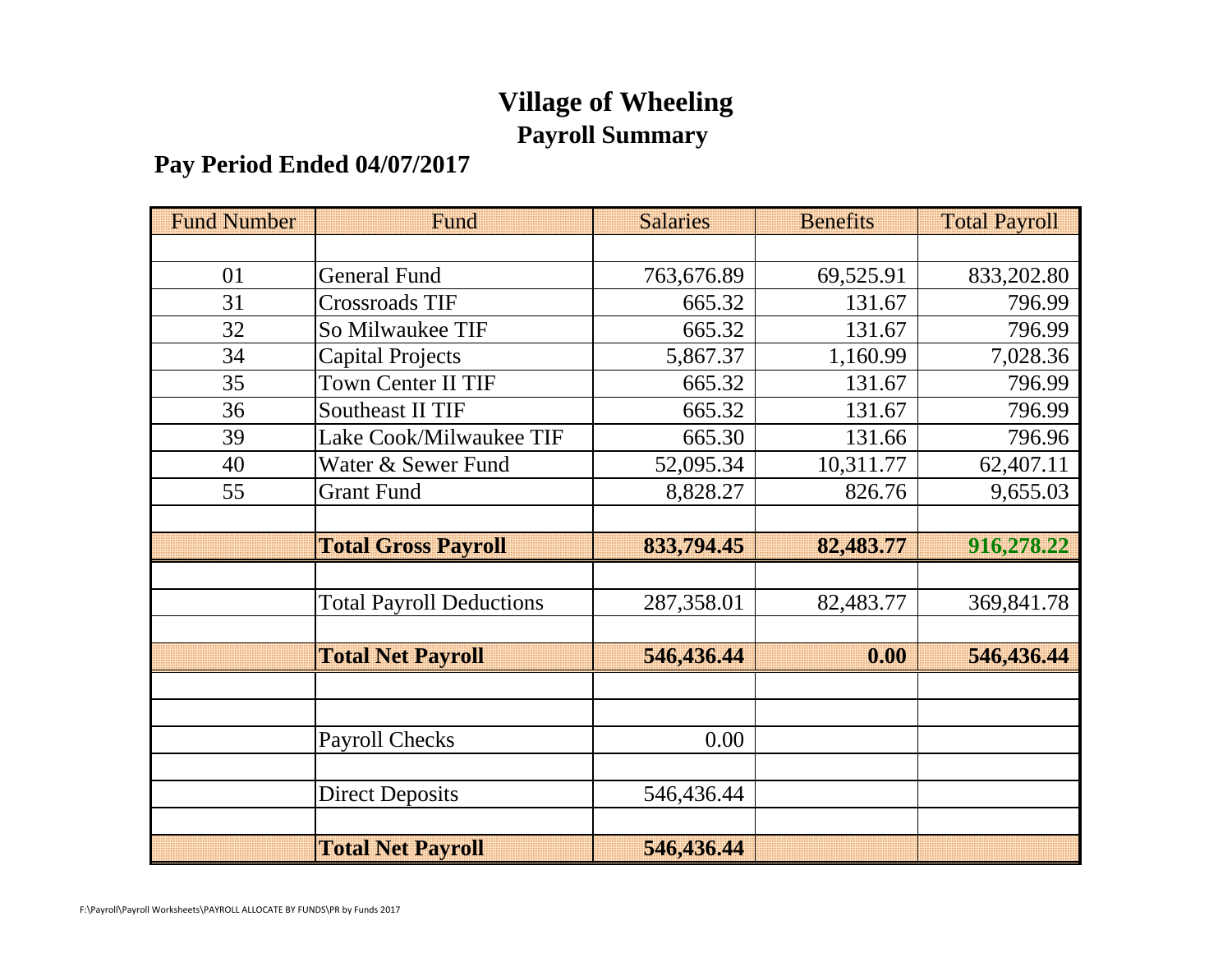| SUNGARD PENTAMATION                          |                                                           | PAGE NUMBER:            |  |
|----------------------------------------------|-----------------------------------------------------------|-------------------------|--|
| DATE: 04/12/2017                             | VILLAGE OF WHEELING                                       | ACCTPA51                |  |
| TIME: 13:45:32                               | CASH REOUIREMENTS - CHECK FORMAT - DUE DATE: $04/18/2017$ | ACCOUNTING PERIOD: 4/17 |  |
| SELECTION CRITERIA: payable.batch='AMM04/18' |                                                           |                         |  |

| <b>VENDOR</b>                                   | <b>ORGANIZATION</b>                                  | <b>ACCOUNT</b>                                       | PURCHASE OR                                                                      | INVOICE                                                     | <b>AMOUNT</b>                                                             | DESCRIPTION                                                                                                                                                               |
|-------------------------------------------------|------------------------------------------------------|------------------------------------------------------|----------------------------------------------------------------------------------|-------------------------------------------------------------|---------------------------------------------------------------------------|---------------------------------------------------------------------------------------------------------------------------------------------------------------------------|
| 3169<br>A & J SEWER SERVICE                     | 5600                                                 | 5299                                                 | 17000762                                                                         | 47098                                                       | 846.00                                                                    | PUMP FOX POINTE                                                                                                                                                           |
| TOTAL CHECK                                     |                                                      |                                                      |                                                                                  |                                                             | 846.00                                                                    |                                                                                                                                                                           |
| 9236<br>ABSOLUTE VENDING SERVICE<br>TOTAL CHECK | 1300<br>1600<br>1700<br>1300<br>1600<br>1700<br>1500 | 5317<br>5317<br>5317<br>5317<br>5317<br>5317<br>5317 | 17000719<br>17000719<br>17000719<br>17000783<br>17000783<br>17000783<br>17000759 | 23397<br>23397<br>23397<br>23588<br>23588<br>23588<br>23611 | 40.50<br>40.50<br>40.50<br>140.00<br>140.00<br>140.00<br>105.00<br>646.50 | COFFEE FOR VILLAGE HALL<br>COFFEE FOR VILLAGE HALL<br>COFFEE FOR VILLAGE HALL<br>WATER COOLER RENTAL<br>WATER COOLER RENTAL<br>WATER COOLER RENTAL<br>WATER COOLER RENTAL |
|                                                 |                                                      |                                                      |                                                                                  |                                                             |                                                                           |                                                                                                                                                                           |
| 8547<br>ADVANCED TREECARE<br>TOTAL CHECK        | 1430<br>1430                                         | 5234<br>5234                                         | 17000724<br>17000725                                                             | 1031-10932I<br>10948/49/50                                  | 13,034.40<br>22,049.10<br>35,083.50                                       | PKWY TREE TRIMMING<br>PKWY TREE TRIMMING                                                                                                                                  |
| 8727                                            | 1300                                                 | 5210                                                 | 17000776                                                                         | 1040575                                                     | 430.00                                                                    | PEST CONTROL FOR MARCH 20                                                                                                                                                 |
| AEREX PEST CONTROL<br>TOTAL CHECK               |                                                      |                                                      |                                                                                  |                                                             | 430.00                                                                    |                                                                                                                                                                           |
| 84                                              | 2200                                                 | 5305                                                 | 17000241                                                                         | 121252                                                      | 529.00                                                                    | FIREFIGHTING EQUIPMENT                                                                                                                                                    |
| AIR ONE EQUIPMENT, INC<br>TOTAL CHECK           |                                                      |                                                      |                                                                                  |                                                             | 529.00                                                                    |                                                                                                                                                                           |
| 136<br>AMERICAN CHARGE SERVICE                  | 1320                                                 | 5231                                                 | 17000727                                                                         | 100001                                                      | 74.00                                                                     | TAXI PROGRAM-FEB.                                                                                                                                                         |
| TOTAL CHECK                                     |                                                      |                                                      |                                                                                  |                                                             | 74.00                                                                     |                                                                                                                                                                           |
| 7467<br>ARC DOCUMENT SOLUTIONS LLC              | 1400                                                 | 5207                                                 | 17000709                                                                         | IL75012210                                                  | 360.00                                                                    | PLOTTER MAINT AGREEMENT                                                                                                                                                   |
| TOTAL CHECK                                     |                                                      |                                                      |                                                                                  |                                                             | 360.00                                                                    |                                                                                                                                                                           |
| 4175<br>ARLINGTON HEIGHTS FORD                  | 2100                                                 | 5310                                                 | 17000743                                                                         | 793029                                                      | 199.00                                                                    | FRONT BUMPER PARTS                                                                                                                                                        |
| TOTAL CHECK                                     |                                                      |                                                      |                                                                                  |                                                             | 199.00                                                                    |                                                                                                                                                                           |
| 3983<br>ARMALITE INC                            | 2100                                                 | 5316                                                 | 17000734                                                                         | 00415200                                                    | 214.41                                                                    | REPLACE RIFLE BARREL                                                                                                                                                      |
| TOTAL CHECK                                     |                                                      |                                                      |                                                                                  |                                                             | 214.41                                                                    |                                                                                                                                                                           |
| 220<br>ARROW ROAD CONSTRUCTION CO               | 1420                                                 | 5314                                                 | 17000703                                                                         | 62537MB                                                     | 1,494.71                                                                  | COLD MIX                                                                                                                                                                  |
| TOTAL CHECK                                     |                                                      |                                                      |                                                                                  |                                                             | 1,494.71                                                                  |                                                                                                                                                                           |
| 10362<br>BA LIGHTING LLC                        | 3410                                                 | 5506                                                 | 17000757                                                                         | 50864                                                       | 37,052.40                                                                 | REPLACE LED STREETLIGHTS                                                                                                                                                  |
| TOTAL CHECK                                     |                                                      |                                                      |                                                                                  |                                                             | 37,052.40                                                                 |                                                                                                                                                                           |
| 8865<br>BACKGROUNDS ONLINE                      | 1800                                                 | 5226                                                 | 17000767                                                                         | 484855                                                      | 79.90                                                                     | EMPLOYMENT BACKGROUND CHE                                                                                                                                                 |
| TOTAL CHECK                                     |                                                      |                                                      |                                                                                  |                                                             | 79.90                                                                     |                                                                                                                                                                           |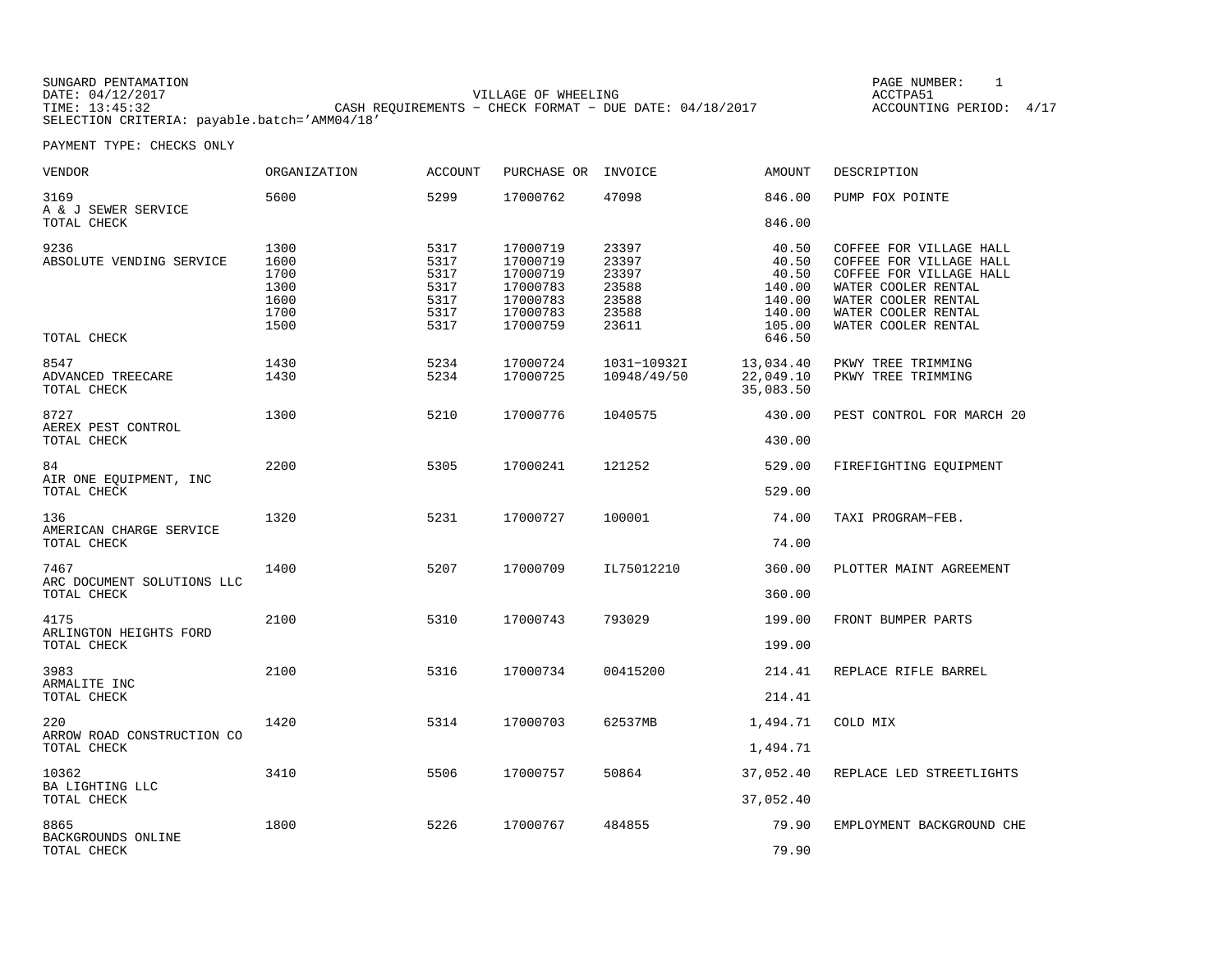| SUNGARD PENTAMATION                          |                                                           | PAGE NUMBER:            |  |
|----------------------------------------------|-----------------------------------------------------------|-------------------------|--|
| DATE: 04/12/2017                             | VILLAGE OF WHEELING                                       | ACCTPA51                |  |
| TIME: 13:45:32                               | CASH REQUIREMENTS - CHECK FORMAT - DUE DATE: $04/18/2017$ | ACCOUNTING PERIOD: 4/17 |  |
| SELECTION CRITERIA: payable.batch='AMM04/18' |                                                           |                         |  |

| VENDOR                                           | <b>ORGANIZATION</b>          | <b>ACCOUNT</b>                       | PURCHASE OR                                              | INVOICE                  | <b>AMOUNT</b>                                    | DESCRIPTION                                                                                                          |
|--------------------------------------------------|------------------------------|--------------------------------------|----------------------------------------------------------|--------------------------|--------------------------------------------------|----------------------------------------------------------------------------------------------------------------------|
| 6606<br>THE BLUE LINE                            | 1800                         | 5201                                 | 17000769                                                 | 35239                    | 397.00                                           | PD JOB ADVERTISING                                                                                                   |
| TOTAL CHECK                                      |                              |                                      |                                                          |                          | 397.00                                           |                                                                                                                      |
| 10360<br>BRINDLEE MOUNTAIN FIRE APPAR            | 01                           | 4720                                 | 17000758                                                 | 00004837                 | 3,500.00                                         | COMMISSION FOR FIRE TRUCK                                                                                            |
| TOTAL CHECK                                      |                              |                                      |                                                          |                          | 3,500.00                                         |                                                                                                                      |
| 226<br>ARTHUR CLESEN INC                         | 4200                         | 5342                                 | 17000760                                                 | 321805                   | 100.00                                           | STORM IMPROVEMENTS                                                                                                   |
| TOTAL CHECK                                      |                              |                                      |                                                          |                          | 100.00                                           |                                                                                                                      |
| 556<br>COMED                                     | 1420<br>4100                 | 5209<br>5209                         | 17000777<br>17000777                                     |                          | 21.53<br>92.92                                   | MARCH ENERGY SERV<br>MARCH ENERGY SERV                                                                               |
| TOTAL CHECK                                      | 4200                         | 5209                                 | 17000777                                                 |                          | 606.53<br>720.98                                 | MARCH ENERGY SERV                                                                                                    |
| 557<br>COMED                                     | 11                           | 5209                                 | 17000778                                                 |                          | 4,147.19                                         | MARCH ENERGY SERVICE                                                                                                 |
| TOTAL CHECK                                      |                              |                                      |                                                          |                          | 4,147.19                                         |                                                                                                                      |
| 8366<br>CONRAD POLYGRAPH INC                     | 1800                         | 5226                                 | 17000768                                                 | 2439                     | 640.00                                           | POLYGRAPH EXAMS                                                                                                      |
| TOTAL CHECK                                      |                              |                                      |                                                          |                          | 640.00                                           |                                                                                                                      |
| 8639<br>CONSTELLATION NEW ENERGY INC 1320        | 1170<br>1430<br>4100<br>4200 | 5209<br>5209<br>5209<br>5209<br>5209 | 17000779<br>17000779<br>17000779<br>17000779<br>17000779 |                          | 780.17<br>159.94<br>347.08<br>9,023.84<br>547.14 | MARCH ENERGY SERVICE<br>MARCH ENERGY SERVICE<br>MARCH ENERGY SERVICE<br>MARCH ENERGY SERVICE<br>MARCH ENERGY SERVICE |
| TOTAL CHECK                                      |                              |                                      |                                                          |                          | 10,858.17                                        |                                                                                                                      |
| 744<br>DUNDEE AND WOLF AUTOMOTIVE<br>TOTAL CHECK | 1300<br>1400<br>2100         | 5310<br>5310<br>5310                 | 17000788<br>17000788<br>17000789                         | 49410<br>49410<br>49411  | 7.25<br>7.25<br>551.00<br>565.50                 | MARCH CAR WASHES<br>MARCH CAR WASHES<br>MARCH CAR WASHES                                                             |
| 5704<br><b>FUELMAN</b><br>TOTAL CHECK            | 1600<br>2100                 | 5301<br>5301                         | 17000746<br>17000746                                     | NP50081325<br>NP50081325 | 29.21<br>127.37<br>156.58                        | FUEL FOR MUNICIPAL FLEET<br>FUEL FOR MUNICIPAL FLEET                                                                 |
| 4214<br>GASAWAY DISTRIBUTORS INC                 | 11                           | 5303                                 | 17000780                                                 | 1057125                  | 2,628.49                                         | CALCIUM CHLORIDE                                                                                                     |
| TOTAL CHECK                                      |                              |                                      |                                                          |                          | 2,628.49                                         |                                                                                                                      |
| 6418<br>GROUP C MEDIA INC                        | 1600                         | 5333                                 | 17000722                                                 | 24166                    | 3,500.00                                         | 1/2 ISLAND AD IN BIZ REPO                                                                                            |
| TOTAL CHECK                                      |                              |                                      |                                                          |                          | 3,500.00                                         |                                                                                                                      |
| 1010<br>H & H ELECTRIC CO<br>TOTAL CHECK         | 51<br>51                     | 5272<br>5272                         | 17000748<br>17000747                                     | 27730 R1<br>27797        | 908.20<br>757.70<br>1,665.90                     | STREETLIGHT KNOCKDOWN<br>STREETLIGHT KNOCKDOWN                                                                       |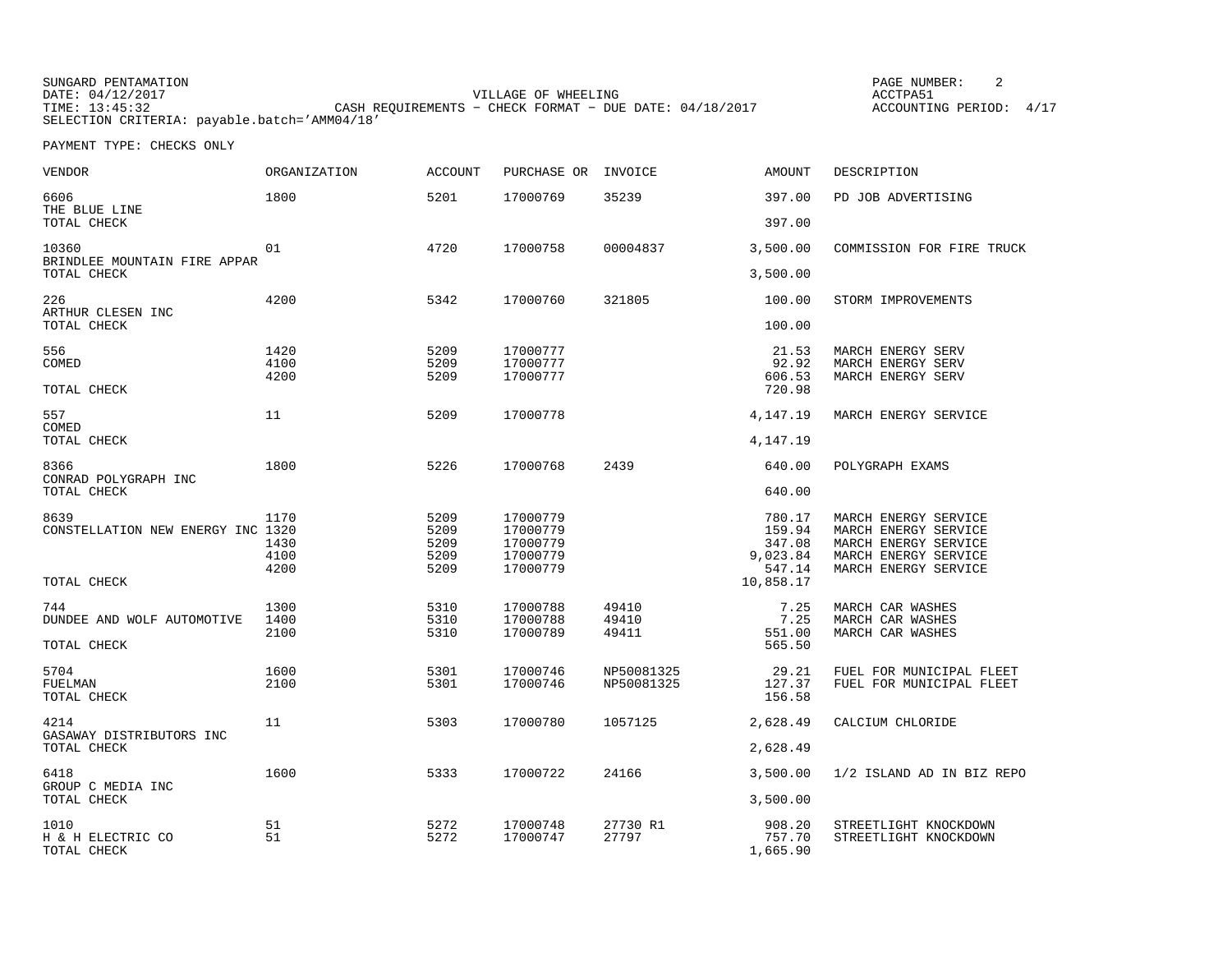| SUNGARD PENTAMATION                          |                                                           | PAGE NUMBER:               |
|----------------------------------------------|-----------------------------------------------------------|----------------------------|
| DATE: 04/12/2017                             | VILLAGE OF WHEELING                                       | ACCTPA51                   |
| TIME: 13:45:32                               | CASH REOUIREMENTS - CHECK FORMAT - DUE DATE: $04/18/2017$ | 4/17<br>ACCOUNTING PERIOD: |
| SELECTION CRITERIA: payable.batch='AMM04/18' |                                                           |                            |

| VENDOR                                            | ORGANIZATION                 | <b>ACCOUNT</b>               | PURCHASE OR                                  | INVOICE                                      | AMOUNT                            | DESCRIPTION                                                                  |
|---------------------------------------------------|------------------------------|------------------------------|----------------------------------------------|----------------------------------------------|-----------------------------------|------------------------------------------------------------------------------|
| 1018<br>HALL SIGNS INC                            | 2200                         | 5305                         | 17000468                                     | 316765                                       | 1,638.46                          | SIGNS FOR STAIRWELLS                                                         |
| TOTAL CHECK                                       |                              |                              |                                              |                                              | 1,638.46                          |                                                                              |
| 1031<br>HBK WATER METER SERVICE<br>TOTAL CHECK    | 4100<br>4100                 | 5341<br>5341                 | 17000633<br>17000639                         | 170165<br>170179                             | 2,249.50<br>1,135.26<br>3,384.76  | METER INSTALL<br>METER INSTALL                                               |
| 5284<br>HD SUPPLY WATERWORKS LTD<br>TOTAL CHECK   | 4100                         | 5344                         | 17000638                                     | G875052                                      | 473.40<br>473.40                  | BOLTS, NUTS, GASKETS                                                         |
|                                                   |                              |                              |                                              |                                              |                                   |                                                                              |
| 4542<br>HEALTH ENDEAVORS, SC<br>TOTAL CHECK       | 1800<br>1800                 | 5246<br>5246                 | 17000763<br>17000764                         | 6206<br>6215                                 | 793.00<br>1,586.00<br>2,379.00    | PRE-EMPLOYMENT EXAM<br>PRE-EMPLOYMENT EXAM                                   |
| 6555<br>HEARTLAND BUSINESS SYSTEMS<br>TOTAL CHECK | 2200<br>33                   | 5313<br>5313                 | 17000573<br>17000574                         | HBS00543611<br>HBS00543612                   | 1,225.38<br>157.85<br>1,383.23    | CISCO SOFTWARE<br>SECURITY CAMERAS                                           |
| 9548<br>HOFFMAN HOUSE CATERING                    | 5500                         | 5299                         | 17000741                                     | 9811703023                                   | 3,167.52                          | CONGREGATE DINING-MAR                                                        |
| TOTAL CHECK                                       |                              |                              |                                              |                                              | 3,167.52                          |                                                                              |
| 1145<br>IL CITY/COUNTY MANAGEMENT AS              | 1800                         | 5201                         | 17000770                                     | 787                                          | 50.00                             | JOB AD POSTING                                                               |
| TOTAL CHECK                                       |                              |                              |                                              |                                              | 50.00                             |                                                                              |
| 10346<br>IL EMERGENCY NURSES ASSOCIAT             | 2100                         | 5105                         | 17000689                                     | 7                                            | 225.00                            | TRAINING                                                                     |
| TOTAL CHECK                                       |                              |                              |                                              |                                              | 225.00                            |                                                                              |
| 1163<br>IL SOCIETY/FIRE SERVICE INST              | 2200                         | 5105                         | 17000716                                     |                                              | 750.00                            | INCIDENT SAFETY OFFICER                                                      |
| TOTAL CHECK                                       |                              |                              |                                              |                                              | 750.00                            |                                                                              |
| 1268<br>INTERSTATE BATTERY                        | 2200<br>4200<br>2200<br>4200 | 5310<br>5310<br>5310<br>5310 | 17000745<br>17000745<br>17000745<br>17000745 | 23017881<br>23017881<br>23018013<br>23018013 | 15.96<br>66.45<br>66.45<br>276.60 | <b>BATTERIES</b><br><b>BATTERIES</b><br><b>BATTERIES</b><br><b>BATTERIES</b> |
| TOTAL CHECK                                       |                              |                              |                                              |                                              | 425.46                            |                                                                              |
| 9613<br>J.B. METAL WORKS INC                      | 1430                         | 5311                         | 17000701                                     | 17649                                        | 7,998.00                          | REFINISH PLANT HANGER BRA                                                    |
| TOTAL CHECK                                       |                              |                              |                                              |                                              | 7,998.00                          |                                                                              |
| 7793<br>STEVE JUSTMAN                             | 5500                         | 5299                         | 17000787                                     |                                              | 150.00                            | ENTERTAINMENT 5-9-17                                                         |
| TOTAL CHECK                                       |                              |                              |                                              |                                              | 150.00                            |                                                                              |
| 1455<br>KLEIN THORPE & JENKINS LTD                | 1900<br>3500<br>5600         | 5218<br>5218<br>5218         | 17000693<br>17000693<br>17000693             |                                              | 33,969.57<br>1,230.00<br>2,829.80 | FEB. LEGAL SERVICE<br>FEB. LEGAL SERVICE<br>FEB. LEGAL SERVICE               |
| TOTAL CHECK                                       |                              |                              |                                              |                                              | 38,029.37                         |                                                                              |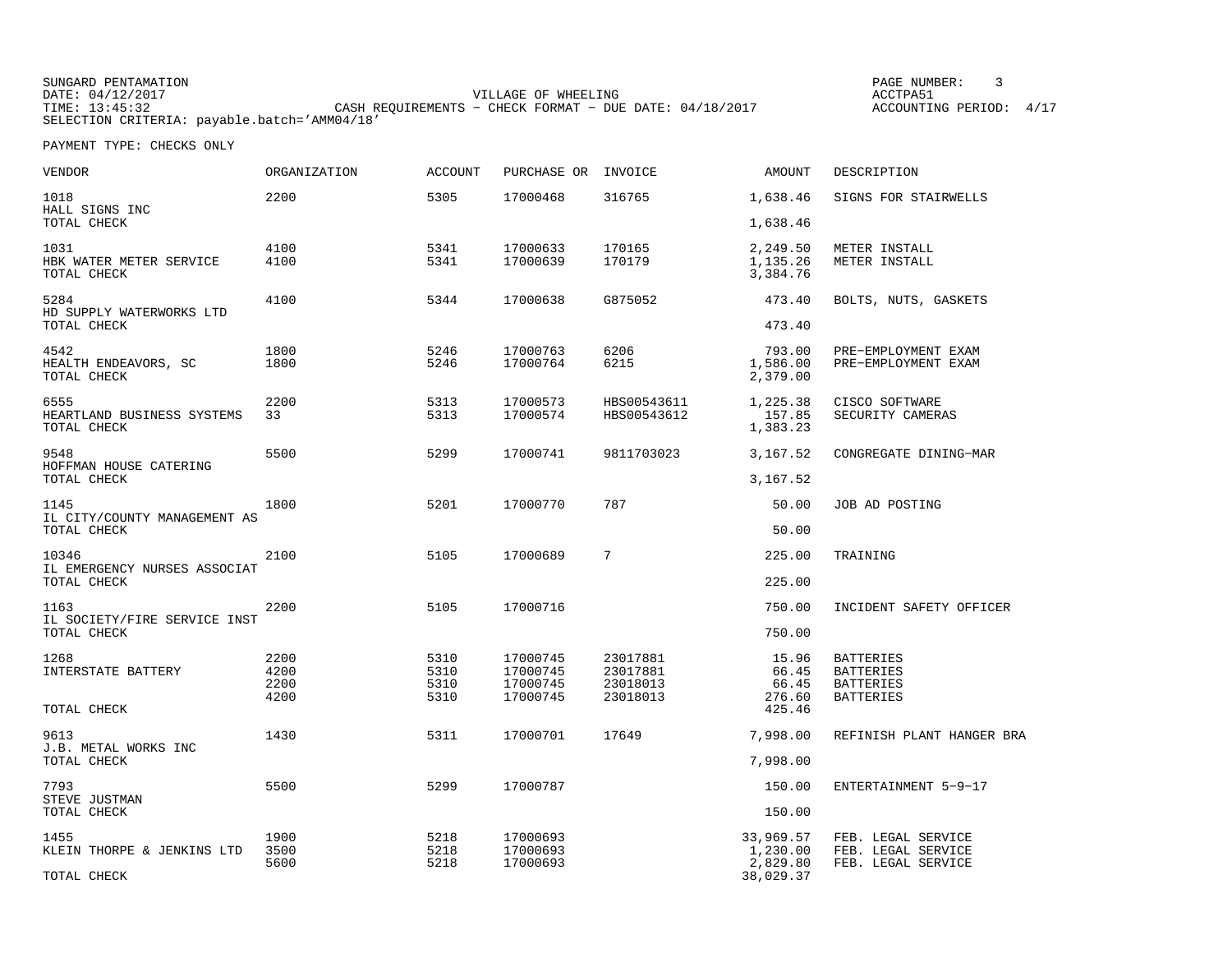| SUNGARD PENTAMATION                          |                                                           |                     | PAGE NUMBER:            |  |
|----------------------------------------------|-----------------------------------------------------------|---------------------|-------------------------|--|
| DATE: 04/12/2017                             |                                                           | VILLAGE OF WHEELING | ACCTPA51                |  |
| TIME: 13:45:32                               | CASH REQUIREMENTS - CHECK FORMAT - DUE DATE: $04/18/2017$ |                     | ACCOUNTING PERIOD: 4/17 |  |
| SELECTION CRITERIA: payable.batch='AMM04/18' |                                                           |                     |                         |  |

| VENDOR                                 | <b>ORGANIZATION</b> | <b>ACCOUNT</b> | PURCHASE OR          | INVOICE   | <b>AMOUNT</b>         | DESCRIPTION                        |
|----------------------------------------|---------------------|----------------|----------------------|-----------|-----------------------|------------------------------------|
| 7865<br>MAIL FINANCE                   | 1600                | 5232           | 17000772             | H6462304  | 715.65                | FOLDING MACHINE LEASE              |
| TOTAL CHECK                            |                     |                |                      |           | 715.65                |                                    |
| 1669<br>MCHENRY ANALYTICAL WATER LAB   | 4100                | 5308           | 17000640             |           | 2,037.00              | WATER SAMPLES                      |
| TOTAL CHECK                            |                     |                |                      |           | 2,037.00              |                                    |
| 5989                                   | 1600                | 5207           | 17000756             | 3768      | 5,666.31              | MAR. GIS STAFFING                  |
| MGP INC                                | 4100                | 5207           | 17000756             | 3768      | 2,833.16              | MAR. GIS STAFFING                  |
| TOTAL CHECK                            | 4200                | 5207           | 17000756             | 3768      | 2,833.15<br>11,332.62 | MAR. GIS STAFFING                  |
| 9502                                   | 4100                | 5243           | 17000749             | 8962      | 702.00                | PH SENSORS                         |
| MIDWEST WATER GROUP INC<br>TOTAL CHECK |                     |                |                      |           | 702.00                |                                    |
| 1792<br>MOTOROLA SOLUTIONS INC         | 2100                | 5313           | 17000733             | 92358688  | 46.23                 | RADIO CASE                         |
| TOTAL CHECK                            |                     |                |                      |           | 46.23                 |                                    |
| 1695<br>MUNICIPAL EMERGENCY SERVICES   | 2200                | 5319           | 17000240             | IN1118673 | 16,527.00             | PROTECTIVE CLOTHING                |
| TOTAL CHECK                            |                     |                |                      |           | 16,527.00             |                                    |
| 1915<br>NORTH EAST MULTI REGIONAL TR   | 2100                | 5105           | 17000682             | 216649    | 720.00                | TRAINING                           |
| TOTAL CHECK                            |                     |                |                      |           | 720.00                |                                    |
| 1934<br>NORTHERN ILLINOIS POLICE ALA   | 2100                | 5317           | 17000683             | 11554     | 272.80                | LANGUAGE LINE-JAN.                 |
| TOTAL CHECK                            |                     |                |                      |           | 272.80                |                                    |
| 6361<br>NORTHSHORE UNIVERSITY          | 1500<br>1800        | 5246<br>5246   | 17000631<br>17000649 |           | 74.00                 | HEP B VAC 1ST DOSE                 |
|                                        | 1500                | 5246           | 17000752             |           | 403.00<br>74.00       | MEDICAL EXAM<br>HEP $B - 2ND$ DOSE |
|                                        | 1800                | 5206           | 17000771             |           | 274.00                | PRE EMPLOYMENT EXAM                |
| TOTAL CHECK                            |                     |                |                      |           | 825.00                |                                    |
| 1946<br>NORTHWEST COMMUNITY HOSPITAL   | 1500                | 5246           | 17000707             | 8562      | 435.00                | DRUG/ALCOHOL TESTING               |
| TOTAL CHECK                            |                     |                |                      |           | 435.00                |                                    |
| 1954<br>NORTHWEST MUNICIPAL CONFEREN   | 1600                | 5205           | 17000775             | 10148     | 41.90                 | LEGISLATIVE DAYS DINNER            |
| TOTAL CHECK                            |                     |                |                      |           | 41.90                 |                                    |
| 1963                                   | 2100                | 5205           | 17000688             | 9117      | 1,000.00              | TRAINING                           |
| NORTHWESTERN UNIVERSITY<br>TOTAL CHECK | 2100                | 5105           | 17000687             | 9118      | 1,000.00<br>2,000.00  | TRAINING                           |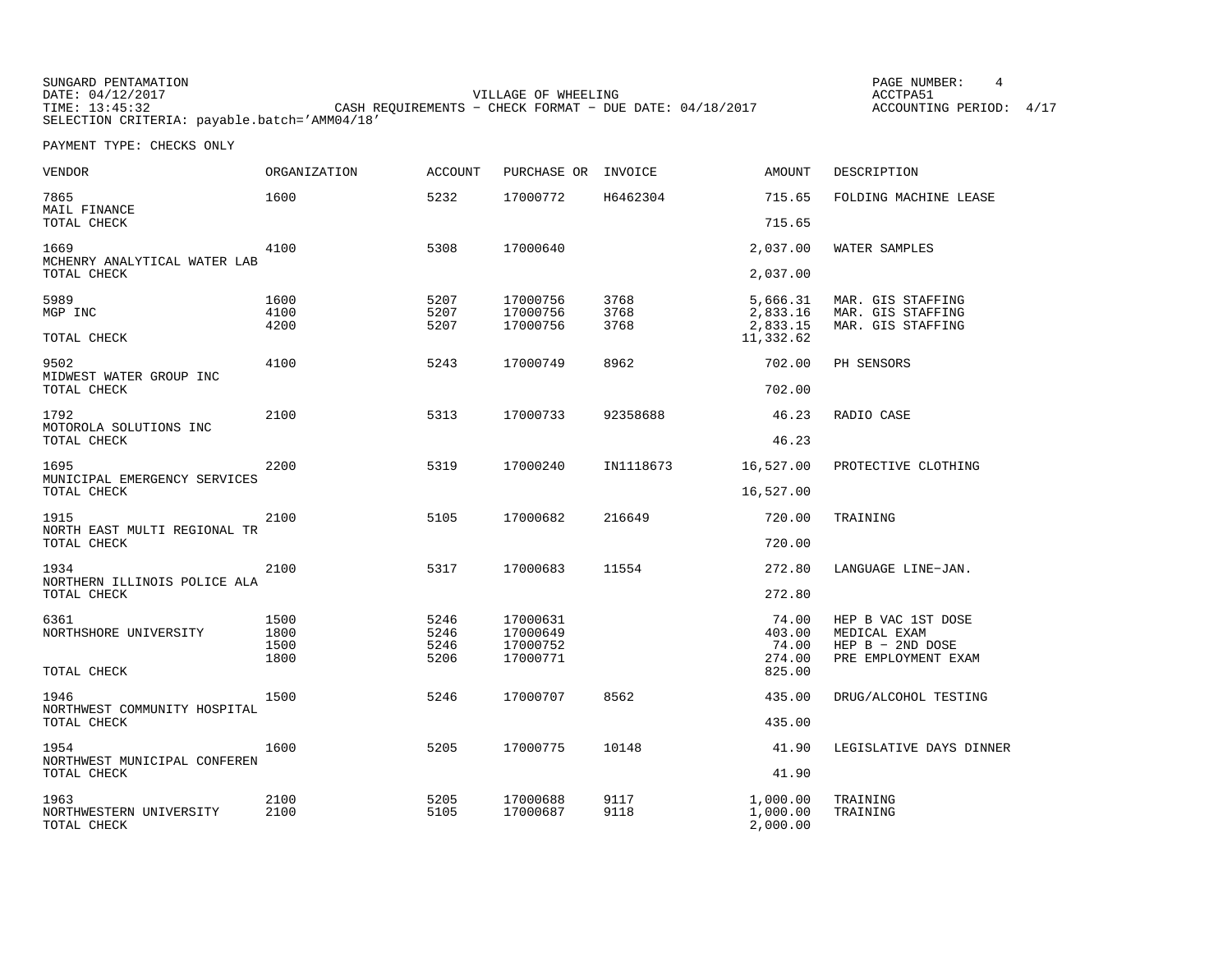| SUNGARD PENTAMATION                          |                                                           |                     |  | PAGE NUMBER:            |  |
|----------------------------------------------|-----------------------------------------------------------|---------------------|--|-------------------------|--|
| DATE: 04/12/2017                             |                                                           | VILLAGE OF WHEELING |  | ACCTPA51                |  |
| TIME: 13:45:32                               | CASH REOUIREMENTS - CHECK FORMAT - DUE DATE: $04/18/2017$ |                     |  | ACCOUNTING PERIOD: 4/17 |  |
| SELECTION CRITERIA: payable.batch='AMM04/18' |                                                           |                     |  |                         |  |

| <b>VENDOR</b>                                       | <b>ORGANIZATION</b>          | <b>ACCOUNT</b>               | PURCHASE OR                                  | INVOICE                                                      | <b>AMOUNT</b>                                | DESCRIPTION                                                              |
|-----------------------------------------------------|------------------------------|------------------------------|----------------------------------------------|--------------------------------------------------------------|----------------------------------------------|--------------------------------------------------------------------------|
| 3092<br>OFFICE DEPOT                                | 1320<br>1600<br>1600<br>1320 | 5297<br>5318<br>5318<br>5318 | 17000655<br>17000773<br>17000774<br>17000717 | 909245432001<br>911231045001<br>912027800001<br>914226447001 | 60.76<br>29.74<br>57.17<br>189.19            | OFFICE SUPPLIES<br>OFFICE SUPPLIES<br>OFFICE SUPPLIES<br>OFFICE SUPPLIES |
| TOTAL CHECK                                         |                              |                              |                                              |                                                              | 336.86                                       |                                                                          |
| 6711<br>O'REILLY AUTO PARTS<br>TOTAL CHECK          | 4200<br>2100                 | 5237<br>5310                 | 17000676<br>17000744                         |                                                              | 326.48<br>68.34<br>394.82                    | MARINE BATTERIES<br>POWER STG PUMP                                       |
| 8988<br>OZINGA READY MIX CONCRETE IN<br>TOTAL CHECK | 4200                         | 5342                         | 17000754                                     | 53887                                                        | 967.50<br>967.50                             | SAND                                                                     |
| 9895<br>PERSONNEL STRATEGIES LLC<br>TOTAL CHECK     | 1800<br>1800                 | 5246<br>5246                 | 17000765<br>17000766                         |                                                              | 500.00<br>500.00<br>1,000.00                 | PSYCH ASSESSMENT<br>PSYCH ASSESSMENT                                     |
| 6959<br>PILGRIM PRODUCTIONS INC<br>TOTAL CHECK      | 5500                         | 5299                         | 17000785                                     | WPSC05232017                                                 | 125.00<br>125.00                             | ENTERTAINMENT 5-23-17                                                    |
| 4629<br>POSITIVE PACKAGING & GRAPHIC 4100           | 1600<br>4200                 | 5228<br>5228<br>5228         | 17000751<br>17000751<br>17000751             | 6488<br>6488<br>6488                                         | 89.00<br>133.50<br>133.50                    | <b>BUSINESS CARDS</b><br><b>BUSINESS CARDS</b><br>BUSINESS CARDS         |
| TOTAL CHECK                                         |                              |                              |                                              |                                                              | 356.00                                       |                                                                          |
| 2145<br>OUILL CORP<br>TOTAL CHECK                   | 1700                         | 5318                         | 17000668                                     |                                                              | 100.47<br>100.47                             | OFFICE SUPPLIES                                                          |
| 3712<br>RICOH USA INC<br>TOTAL CHECK                | 1300                         | 5220                         | 17000784                                     | 5047869945                                                   | 124.86<br>124.86                             | CD COPIES-MARCH                                                          |
| 8852<br>RJN GROUP INC<br>TOTAL CHECK                | 4320                         | 5502                         | 16001416                                     | 9                                                            | 11, 151. 18<br>11,151.18                     | 2016 SSES                                                                |
| 10364<br>CARMELA OCAMPO RODRIGUEZ<br>TOTAL CHECK    | 01                           | 2255                         | 17000781                                     | 17030006                                                     | 1,000.00<br>1,000.00                         | <b>BOND REFUND</b>                                                       |
| 6456<br>ROGANS SHOES INC<br>TOTAL CHECK             | 1420<br>1430<br>4100<br>4200 | 5106<br>5106<br>5106<br>5106 | 17000706<br>17000706<br>17000706<br>17000706 | 232587<br>232587<br>232587<br>232587                         | 126.25<br>126.25<br>70.13<br>70.12<br>392.75 | UNIFORM ITEMS<br>UNIFORM ITEMS<br>UNIFORM ITEMS<br>UNIFORM ITEMS         |
|                                                     |                              |                              |                                              |                                                              |                                              |                                                                          |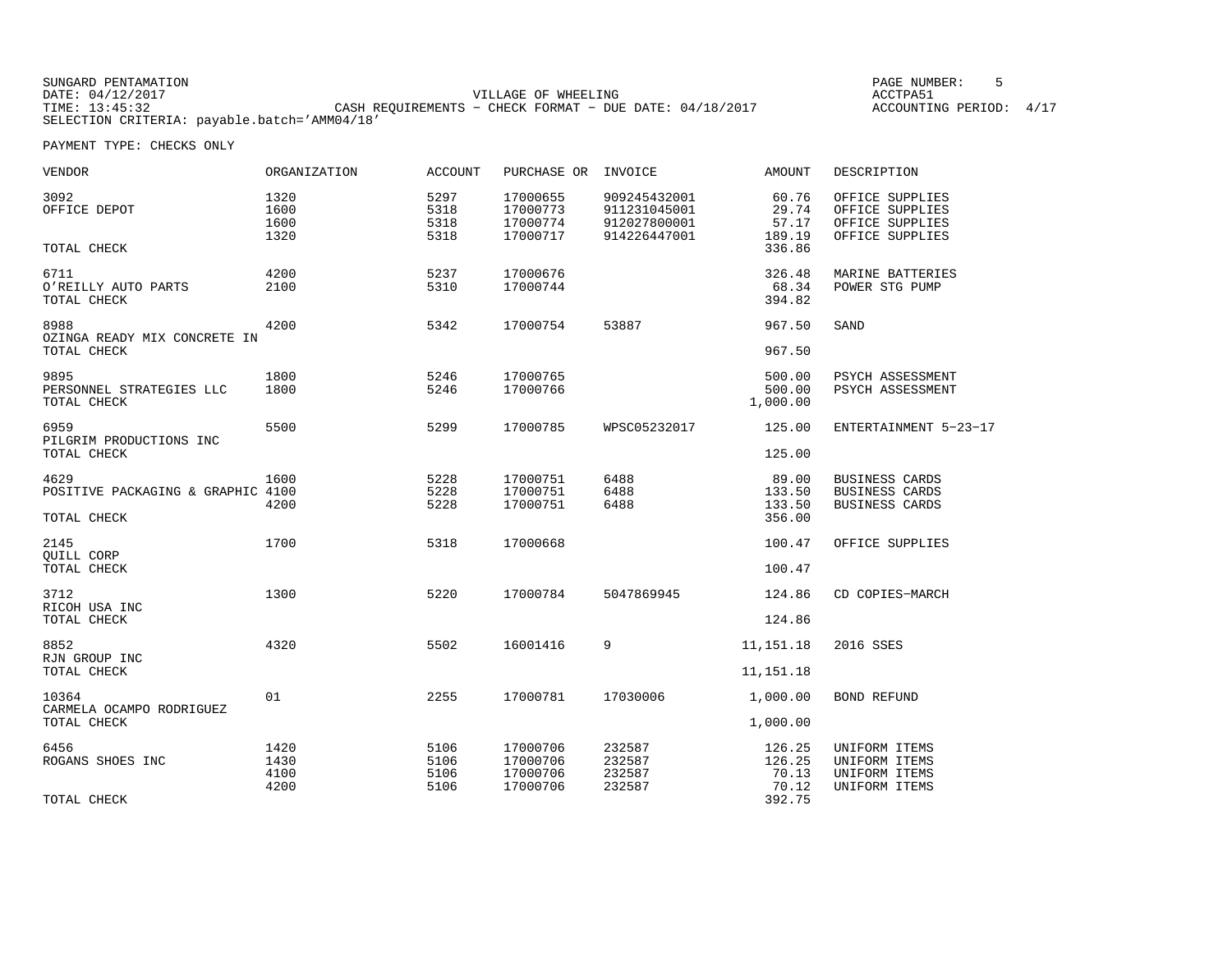| SUNGARD PENTAMATION                          |                                                           | PAGE NUMBER:            |
|----------------------------------------------|-----------------------------------------------------------|-------------------------|
| DATE: 04/12/2017                             | VILLAGE OF WHEELING                                       | ACCTPA51                |
| TIME: 13:45:32                               | CASH REQUIREMENTS - CHECK FORMAT - DUE DATE: $04/18/2017$ | ACCOUNTING PERIOD: 4/17 |
| SELECTION CRITERIA: payable.batch='AMM04/18' |                                                           |                         |

| VENDOR                                        | <b>ORGANIZATION</b>                          | <b>ACCOUNT</b>                               | PURCHASE OR                                                          | INVOICE                                            | <b>AMOUNT</b>                                      | DESCRIPTION                                                                                                                               |
|-----------------------------------------------|----------------------------------------------|----------------------------------------------|----------------------------------------------------------------------|----------------------------------------------------|----------------------------------------------------|-------------------------------------------------------------------------------------------------------------------------------------------|
| 4129<br>RONDOUT SERVICE CENTER                | 1420<br>1430<br>1420<br>1420<br>4200         | 5310<br>5310<br>5310<br>5310<br>5310         | 17000699<br>17000699<br>17000694<br>17000705<br>17000705             | 9041<br>9041<br>9094<br>9108/9167<br>9108/9167     | 35.00<br>23.50<br>23.50<br>23.50<br>23.50          | SAFETY CHECK<br>SAFETY CHECK<br>SAFETY CHECK<br>SAFETY CHECKS<br>SAFETY CHECKS                                                            |
| TOTAL CHECK                                   |                                              |                                              |                                                                      |                                                    | 129.00                                             |                                                                                                                                           |
| 2288<br>THE SALEM GROUP<br>TOTAL CHECK        | 1400                                         | 5103                                         | 17000753                                                             |                                                    | 301.68<br>301.68                                   | ENG TEMP CLERK                                                                                                                            |
|                                               |                                              |                                              |                                                                      |                                                    |                                                    |                                                                                                                                           |
| 8815<br>SENSUS USA<br>TOTAL CHECK             | 4100                                         | 5207                                         | 17000690                                                             | FS17000179                                         | 10,840.95<br>10,840.95                             | SENSUS MAINT. AGREEMENT                                                                                                                   |
|                                               |                                              |                                              |                                                                      |                                                    |                                                    |                                                                                                                                           |
| 9064<br>SHERIFF'S WORK ALTERNATIVE P          | 1420                                         | 5299                                         | 17000704                                                             | $2017 - 003$                                       | 5,000.00                                           | SWAP SERVICE AGREEMENT                                                                                                                    |
| TOTAL CHECK                                   |                                              |                                              |                                                                      |                                                    | 5,000.00                                           |                                                                                                                                           |
| 2370<br>SIDWELL COMPANY                       | 1300<br>1400<br>1500                         | 5207<br>5228<br>5228                         | 17000711<br>17000711<br>17000711                                     |                                                    | 496.60<br>283.20<br>151.60                         | SIDWELL 2016 ATLAS<br>SIDWELL 2016 ATLAS<br>SIDWELL 2016 ATLAS                                                                            |
| TOTAL CHECK                                   |                                              |                                              |                                                                      |                                                    | 931.40                                             |                                                                                                                                           |
| 2436<br>STANDARD EQUIPMENT COMPANY            | 1420                                         | 5310                                         | 17000675                                                             | C20580                                             | 172.19                                             | LATCH SEAL LEVER                                                                                                                          |
| TOTAL CHECK                                   |                                              |                                              |                                                                      |                                                    | 172.19                                             |                                                                                                                                           |
| 408<br>THE STEVENS GROUP<br>TOTAL CHECK       | 1700                                         | 5228                                         | 17000691                                                             | 0028728                                            | 1,290.60<br>1,290.60                               | 2017 BUDGET BOOKS                                                                                                                         |
|                                               |                                              |                                              |                                                                      |                                                    |                                                    |                                                                                                                                           |
| 7246<br>SUBSURFACE INSTRUMENTS<br>TOTAL CHECK | 4100<br>4200                                 | 5315<br>5315                                 | 17000637<br>17000637                                                 | 11359<br>11359                                     | 1,839.21<br>1,839.20<br>3,678.41                   | RADIO DETECTION<br>RADIO DETECTION                                                                                                        |
| 10354<br>SVET INTERNATIONAL PUBLISHIN         | 1600                                         | 5333                                         | 17000736                                                             | 64077                                              | 1,000.00                                           | FULL PAGE, 4C AD                                                                                                                          |
| TOTAL CHECK                                   |                                              |                                              |                                                                      |                                                    | 1,000.00                                           |                                                                                                                                           |
| 2573<br>THIRD MILLENNIUM ASSOCIATES           | 1160<br>4100<br>4200<br>1160<br>4100<br>4200 | 5227<br>5227<br>5227<br>5228<br>5228<br>5228 | 17000275<br>17000275<br>17000275<br>17000304<br>17000304<br>17000304 | 20519<br>20519<br>20519<br>20519<br>20519<br>20519 | 1.71<br>45.63<br>9.70<br>29.93<br>778.06<br>164.59 | WATER BILL POSTAGE<br>WATER BILL POSTAGE<br>WATER BILL POSTAGE<br>PRINT WATER BILLS-MAR<br>PRINT WATER BILLS-MAR<br>PRINT WATER BILLS-MAR |
| TOTAL CHECK                                   |                                              |                                              |                                                                      |                                                    | 1,029.62                                           |                                                                                                                                           |
| 2590<br>THOMPSON ELEVATOR INSPECTION          | 1300                                         | 5206                                         | 17000782                                                             | $17 - 0969$                                        | 400.00                                             | ELEVATOR PLAN REVIEWS FOR                                                                                                                 |
| TOTAL CHECK                                   |                                              |                                              |                                                                      |                                                    | 400.00                                             |                                                                                                                                           |
| 3815<br>THOMSON REUTERS-WEST                  | 2100                                         | 5317                                         | 17000685                                                             | 835728391                                          | 210.00                                             | BACKGROUND CHECKS                                                                                                                         |
| TOTAL CHECK                                   |                                              |                                              |                                                                      |                                                    | 210.00                                             |                                                                                                                                           |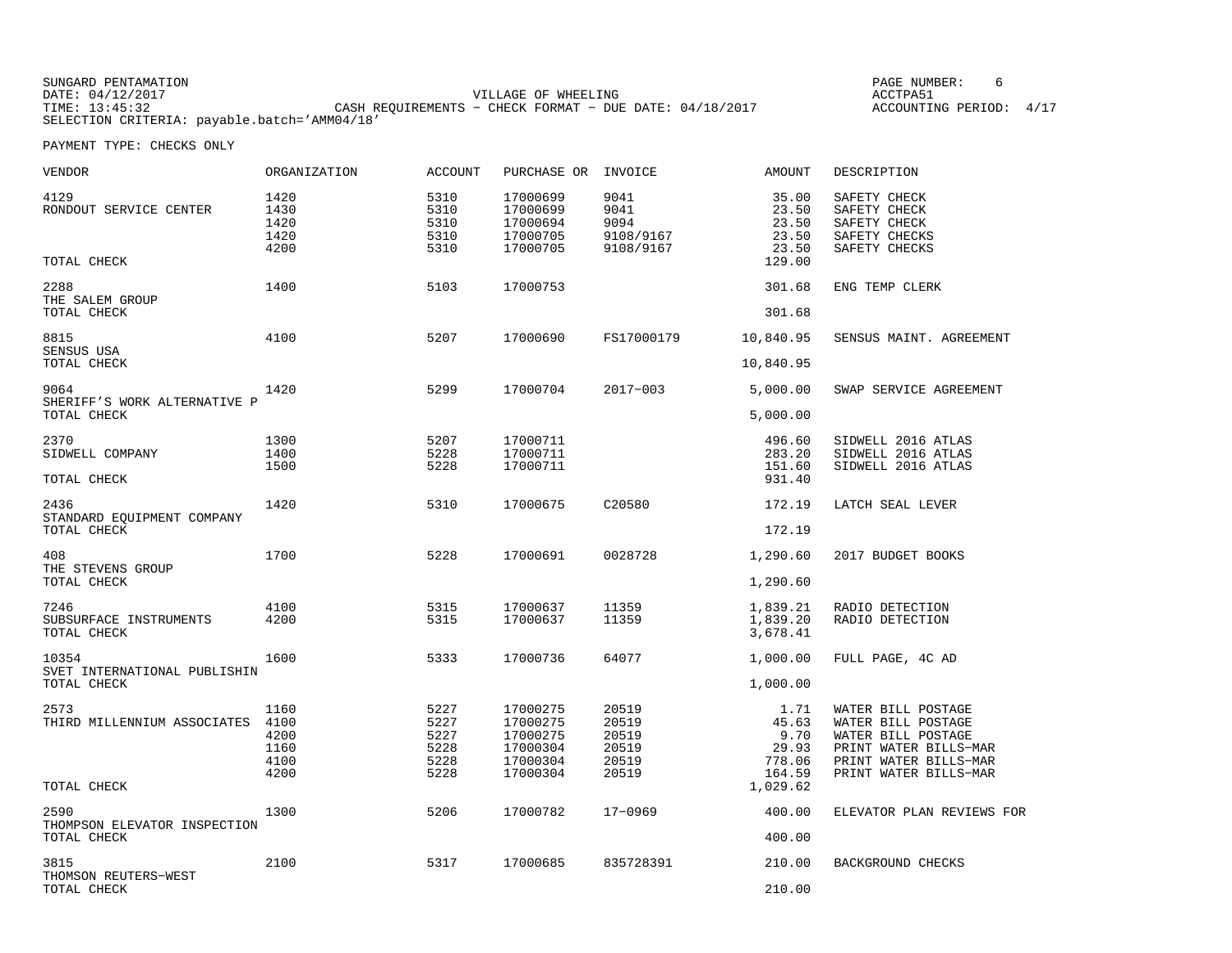SUNGARD PENTAMATION **PAGE NUMBER:** 7 DATE: 04/12/2017 VILLAGE OF WHEELING ACCTPA51TIME: 13:45:32 CASH REQUIREMENTS − CHECK FORMAT − DUE DATE: 04/18/2017 SELECTION CRITERIA: payable.batch='AMM04/18'

ACCOUNTING PERIOD: 4/17

| VENDOR                                              | <b>ORGANIZATION</b> | <b>ACCOUNT</b> | PURCHASE OR INVOICE |            | <b>AMOUNT</b>    | DESCRIPTION           |
|-----------------------------------------------------|---------------------|----------------|---------------------|------------|------------------|-----------------------|
| 8760<br>TODAY'S UNIFORMS                            | 2200                | 5106           | 17000695            |            | 554.29           | UNIFORM ALLOWNCE      |
| TOTAL CHECK                                         |                     |                |                     |            | 554.29           |                       |
| 4986<br>TOTAL PARKING SOLUTIONS INC<br>TOTAL CHECK  | 1170                | 5220           | 17000702            | 103795     | 451.00<br>451.00 | SRAM CARD REPLACEMENT |
| 4699<br>TOWNSHIP HIGH SCHOOL DISTRIC<br>TOTAL CHECK | 2100                | 5317           | 17000684            | WH#23      | 85.21<br>85.21   | AUDITORIUM RENTAL     |
|                                                     |                     |                |                     |            |                  |                       |
| 2631<br>TRANS UNION LLC<br>TOTAL CHECK              | 2100                | 5231           | 17000735            | 02700541   | 441.84<br>441.84 | CREDIT REPORT SERVICE |
| 9302                                                | 1320                | 5297           | 17000786            | 505WPS     | 100.00           | ENTERTAINMENT 5-5-17  |
| TRANSACOUSTIC PRODUCTIONS IN<br>TOTAL CHECK         |                     |                |                     |            | 100.00           |                       |
| 9228<br>UNITED DISPATCH<br>TOTAL CHECK              | 1320                | 5231           | 17000726            | 38554      | 4.00<br>4.00     | TAXI PROGRAM-FEB.     |
| 2666<br><b>UPS</b>                                  | 1600                | 5227           | 17000273            | 328T1T147  | 25.77            | OVERNIGHT DELIVERY    |
| TOTAL CHECK                                         |                     |                |                     |            | 25.77            |                       |
| 2700<br>VERIZON WIRELESS<br>TOTAL CHECK             | 4100                | 5237           | 17000761            | 9782931016 | 55.61<br>55.61   | <b>SCADA WIRELESS</b> |
| 2702                                                | 2200                | 5317           | 17000295            | SK652      | 2,097.00         | REPLACEMENT BEDS      |
| VERLO MATTRESS<br>TOTAL CHECK                       |                     |                |                     |            | 2,097.00         |                       |
| 2746                                                | 4100                | 5344           | 17000636            | 172108     | 879.00           | VALVE VAULT           |
| VOLLMAR CLAY PRODUCTS<br>TOTAL CHECK                |                     |                |                     |            | 879.00           |                       |
| 3147<br>WAREHOUSE DIRECT                            | 1320                | 5318           | 17000718            | 3415232-0  | 19.56            | OFFICE SUPPLIES       |
| TOTAL CHECK                                         |                     |                |                     |            | 19.56            |                       |
| 2851<br>ZIEBELL<br>TOTAL CHECK                      | 4100                | 5344           | 17000715            | 236857-000 | 112.50<br>112.50 | GASKET MATERIAL       |
| 2853                                                | 1500                | 5323           | 17000632            | 1115       |                  |                       |
| ZIP SPECIALTIES INC<br>TOTAL CHECK                  |                     |                |                     |            | 25.72<br>25.72   | RETIREMENT PLATES     |